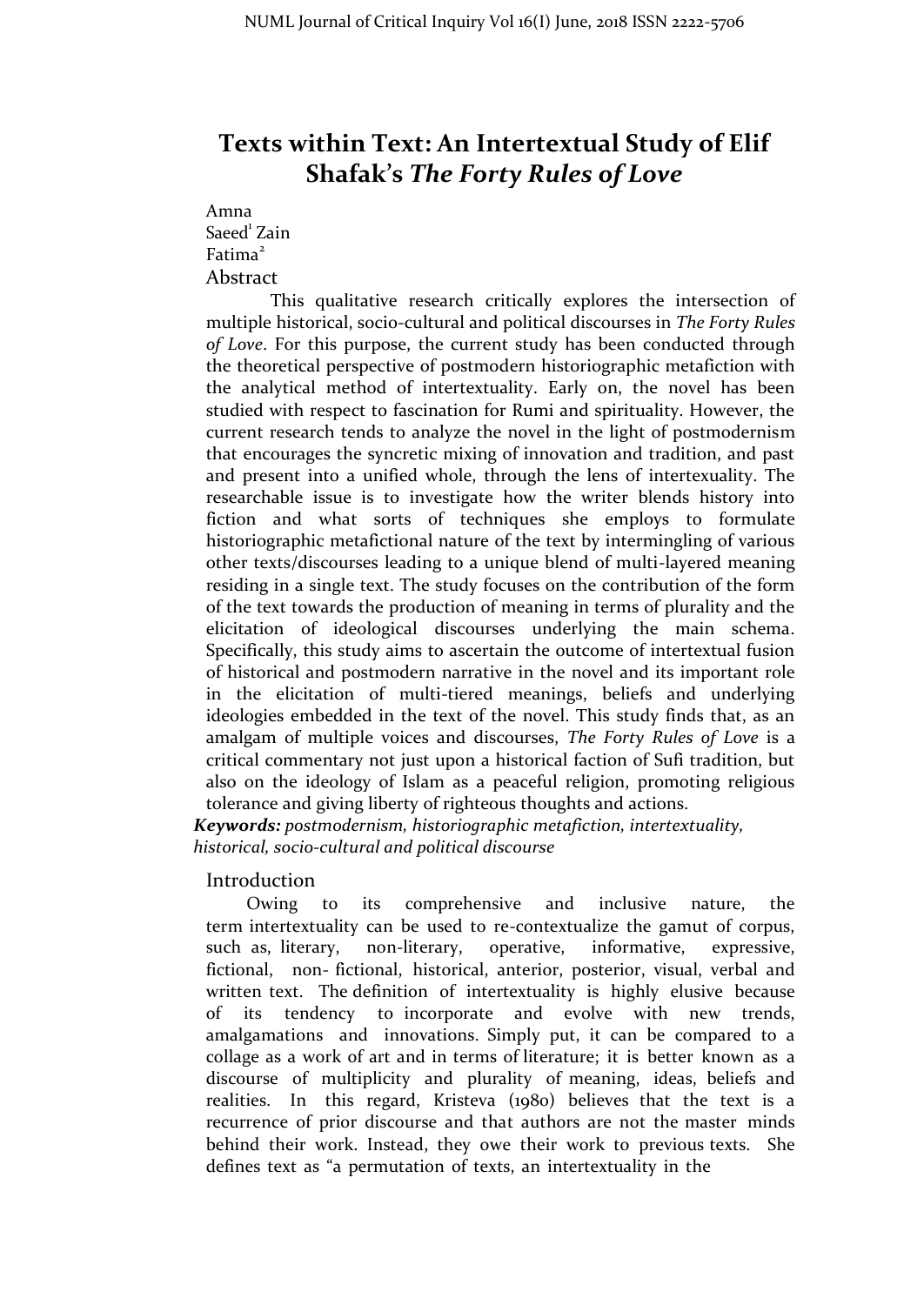space of a given text in which several utterances taken from other texts intersect and neutralize" (Allen, 2006, p. 35).

Barthes (1975) defines intertextuality as "the impossibility of living outside the infinite text" (p. 36). The coinage of intertextuality is to the credit of Kristeva (1980) who is believed to have borrowed the idea of intertextuality from Bakhtin' s views on "polyphony or heteroglossia- the co- existence and interplay of several types of discourse reflecting the social or class dialects and the different generations and age groups of society" (Haberer, 2007, p. 57). Both Bakhtin and Kristeva share a common ground that texts are drawn from the broader cultural and social context. Kristeva (1980) states that textual structures consist of certain ideologies and societal frictions emanated through discourse. She introduces a new terminology for the text or word as an *ideologeme* due to its existence as a spot of tremendous social and historical tensions and conflicts.

In keeping with multi-faceted views on intertextuality, the text of the postmodern novel, *The Forty Rules of Love*, has been analyzed in light of postmodernism to decipher the hidden beliefs and ideologies. The theory of postmodernism involves the paradigm of last few decades of the twentieth century that stands witness to a plurality of forms, pastiche, multiplicity of tastes, rootlessness of belief systems, irrationality, skepticism about universal truth values and indeterminacy of power and knowledge. Multiplicity, plurality, decentralization, unfoundationality, arbitrariness, non- accumulative structure of knowledge are also some complementary terms which portray the postmodern practices and constitute the discourse of postmodernism (Holub, 2005) and description of literature as an eclectic blend of innovation and tradition and past and present. Sarup (2001) maintains that in postmodernism, the emphasis is switched from content or subject matter to style or form, from reality to illusions, and from periodic continuation to fragmentation. Moreover, this movement tends to quantify the nuances of knowledge, for instance, philosophy, sociology, history and so on.

### Research Questions

This study is guided by the following research questions:

- 1. How does the intertextual form of the novel *The Forty Rules of Love*  contribute towards the production of meaning in terms of plurality and the elicitation of certain ideologies underlying the text of the novel?
- 2. What historical, socio-cultural and political discourses are interweaved in this postmodern novel *The Forty Rules of Love*?

### Intertexuality

Intertextuality is considered a part of archeology and history by Halliday (2003) who defines intertextuality as links of a chain of a textual generation. To him, each text is created in relation to history and every text becomes a part of textual history. Arguably, history is not merely the past of a text, rather a productive chain of texts. Furthermore,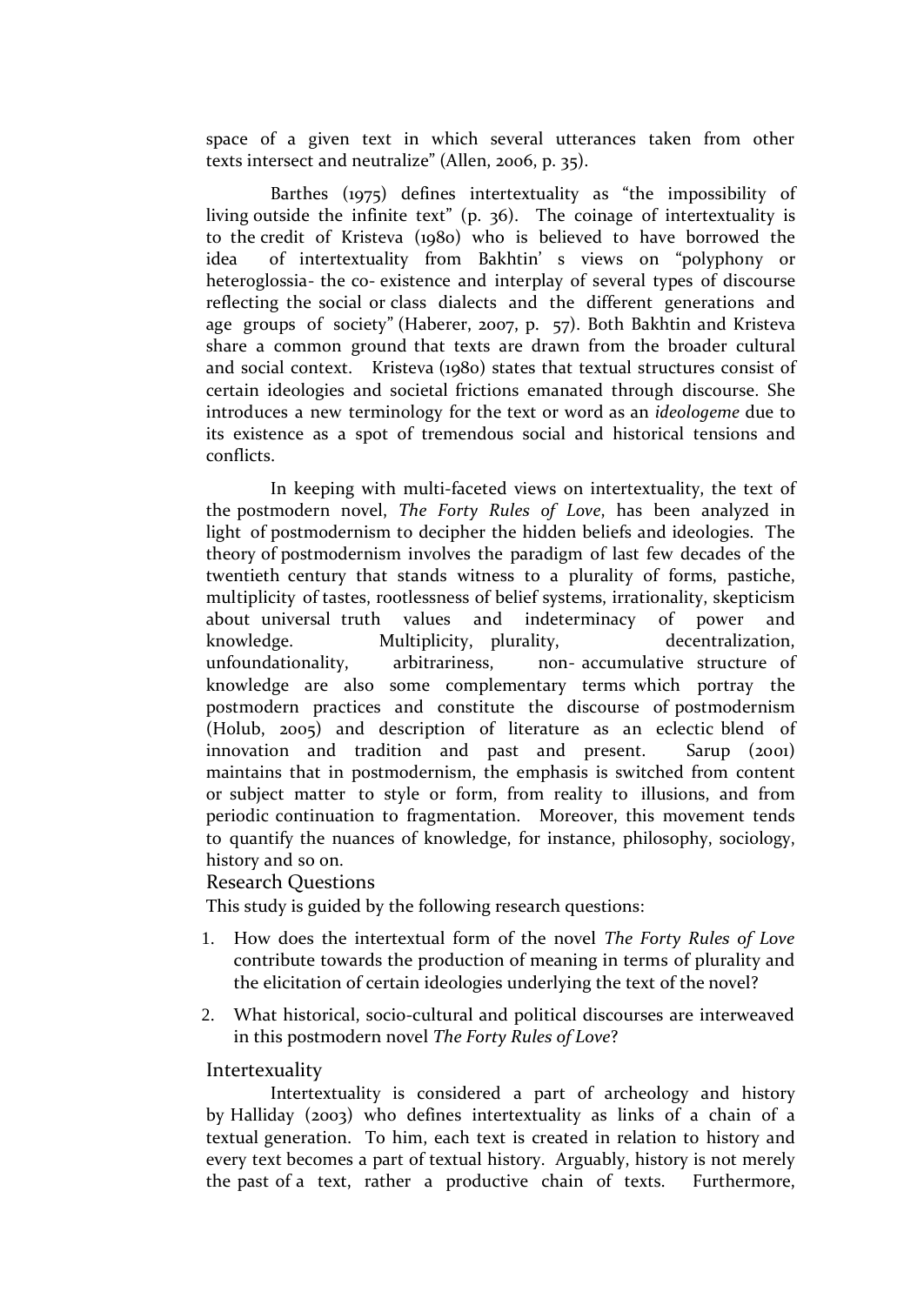the past of a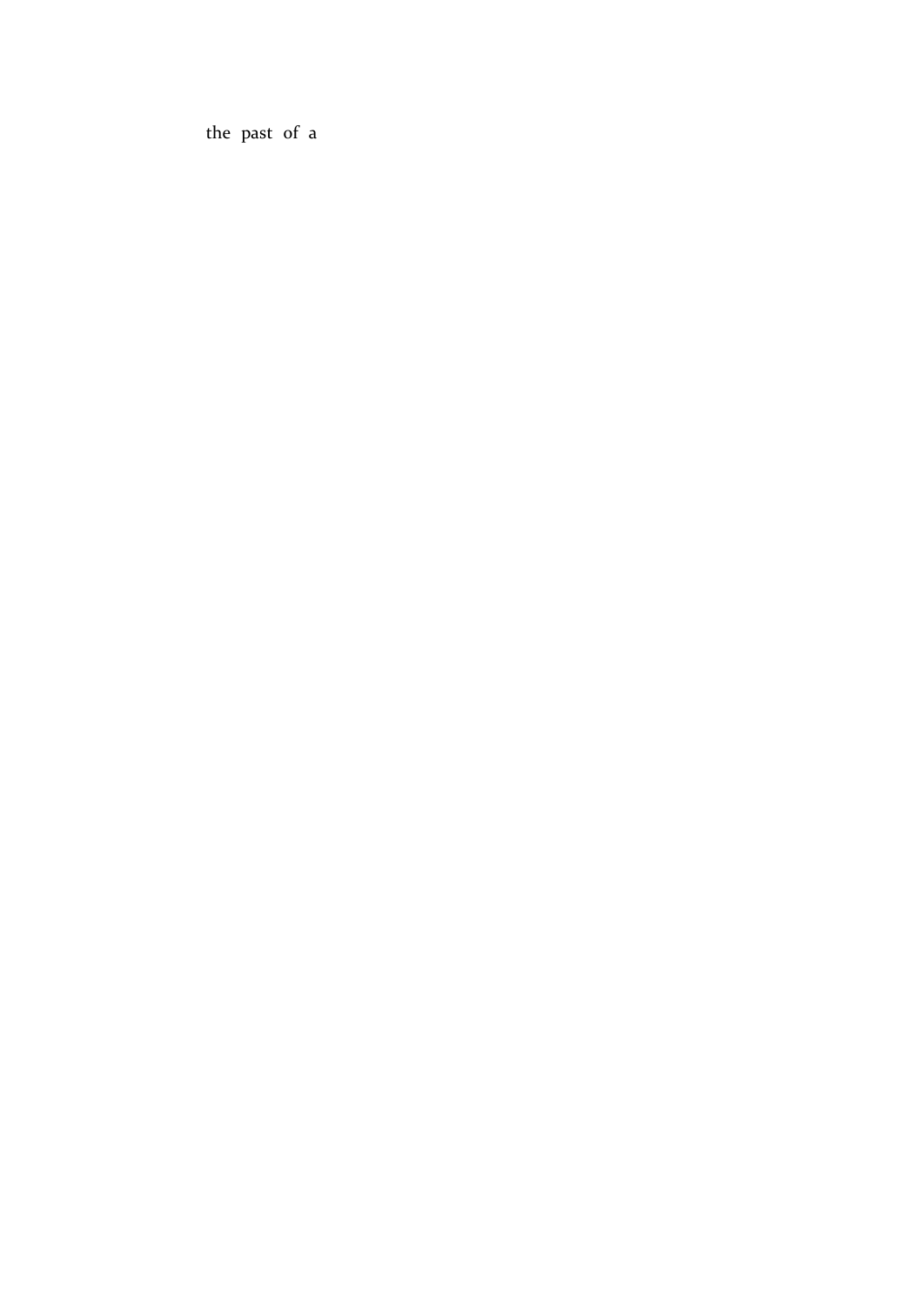discourse or words lies in their instantiations rather than in linguistics or grammar. Widdowson (2004) also defines intertextuality but from a different viewpoint of linguistics. Although he believes in significance of intertextuality in analyzing literary texts, yet he finds it hard to locate the intertextual elements of previous texts in the current intended text.

On account of unoriginal, derivative, dependent and multi- dimensional and non-linear nature of the text, Barthes (1977) states that text cannot be circumscribed to a line of words emanating singular connotation but a multi-dimensional realm in which a plenty of derivative and unoriginal writings clash and blend. Bakhtin also supports the dialogic "clash and criss- crossing of differently oriented social accent in the small arena of a word" (Morris, 2009, p.12). Kristeva (1980) redefines this dialogic collaboration of words as an intersection of texts lying in vertical and horizontal dimensions and leading towards intertextuality. Intertextuality lays emphasis on the operational role of reader eliciting countless meanings from a particular text. It disrupts the notion of sole ownership by single author. In this regard, Eco states, "it is not true that works are created by their authors. Works are created by texts, all together they speak to each other independently of the intentions of their authors" (as cited in Plett, 1991, p. 93). Authorial ownership is, first of all, challenged by Barthes (1977) who maintains that "the text is a tissue of quotations drawn from the numerable centers of culture . . . the writer can only imitate a gesture that is always anterior, never original"  $(p. 146)$ .

Bazerman & Prior (2004) maintain that the text can rely on previous texts for the permeation of meanings to be employed directly. This phenomenon takes place whenever one particular text borrows combination of words from another text authoritatively and reiterates such direct information for the sake of new text. Moreover, the text can be gravitated towards obvious social conflicts of previous citations involved in discussion. Sometimes, texts categorically make use of other citations as backdrop, contrast and support. Texts can depend upon statements, ideas, beliefs and issues with which readers are usually familiarized. The readers could inscribe the text to a particular source or grasp the material just as common information. By utilizing certain indirect and identifiable type of languages, genres and phrasing, each text invokes social spheres where such languages, dialects and discourses are practiced, generally, to recognize that particular text as an inseparable part of those social worlds. Texts depend upon the available forms of language without taking into account the interext and remain part of the culture of the periodic times. Historiographic Metafiction and Intertextuality

Hutcheon (2004) contends that historiographic metafiction is one of the postmodern perspectives to study such works in which historical setting, accounts and voices are presented in such a far-fetched and fictional way that nothing can be extracted as absolute or final truth except for the infinite voice of fiction, that is, metafiction. Metafictional voices reverberate through ages reflecting historical discourse and, thereby, giving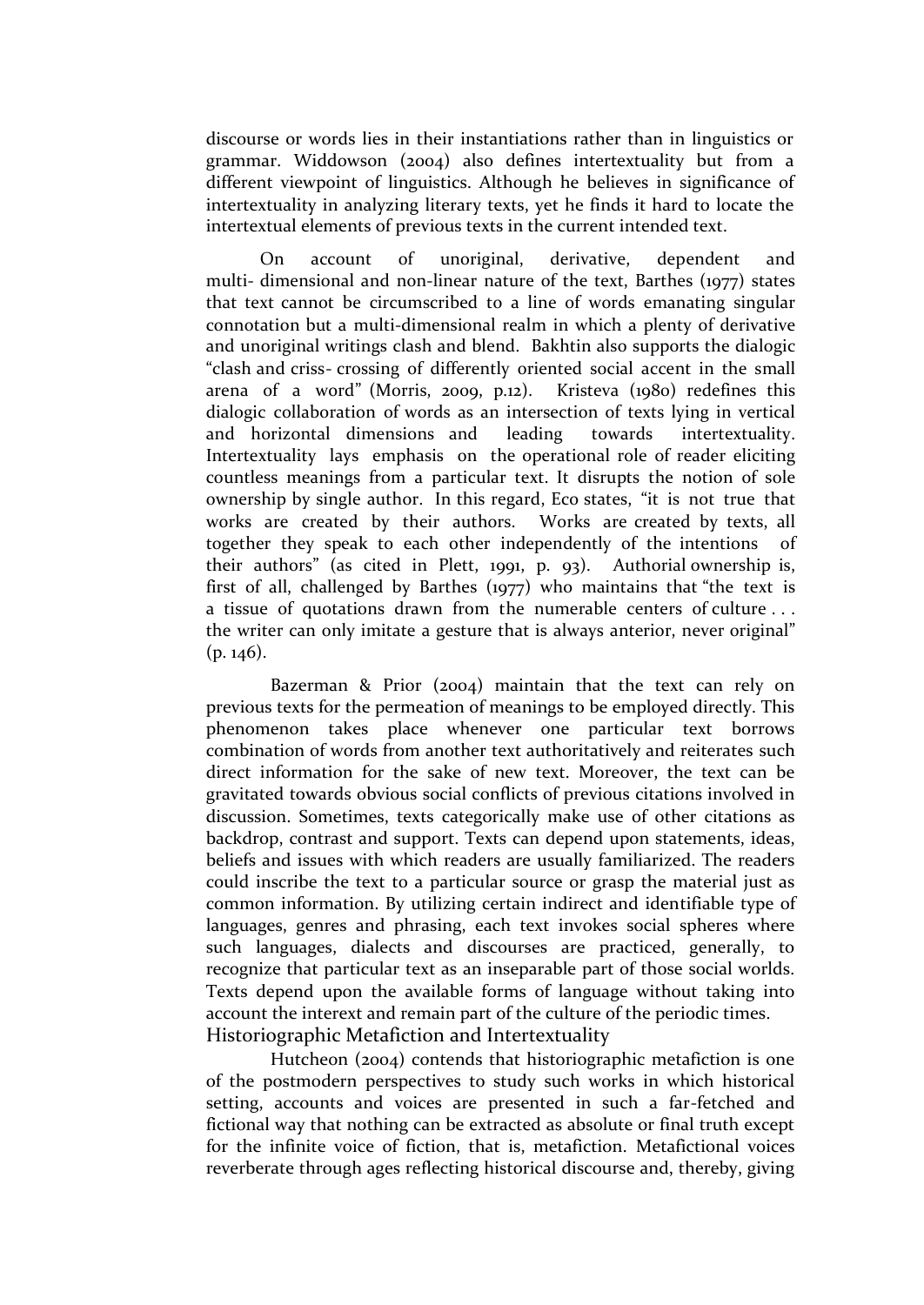rise tohistoriographic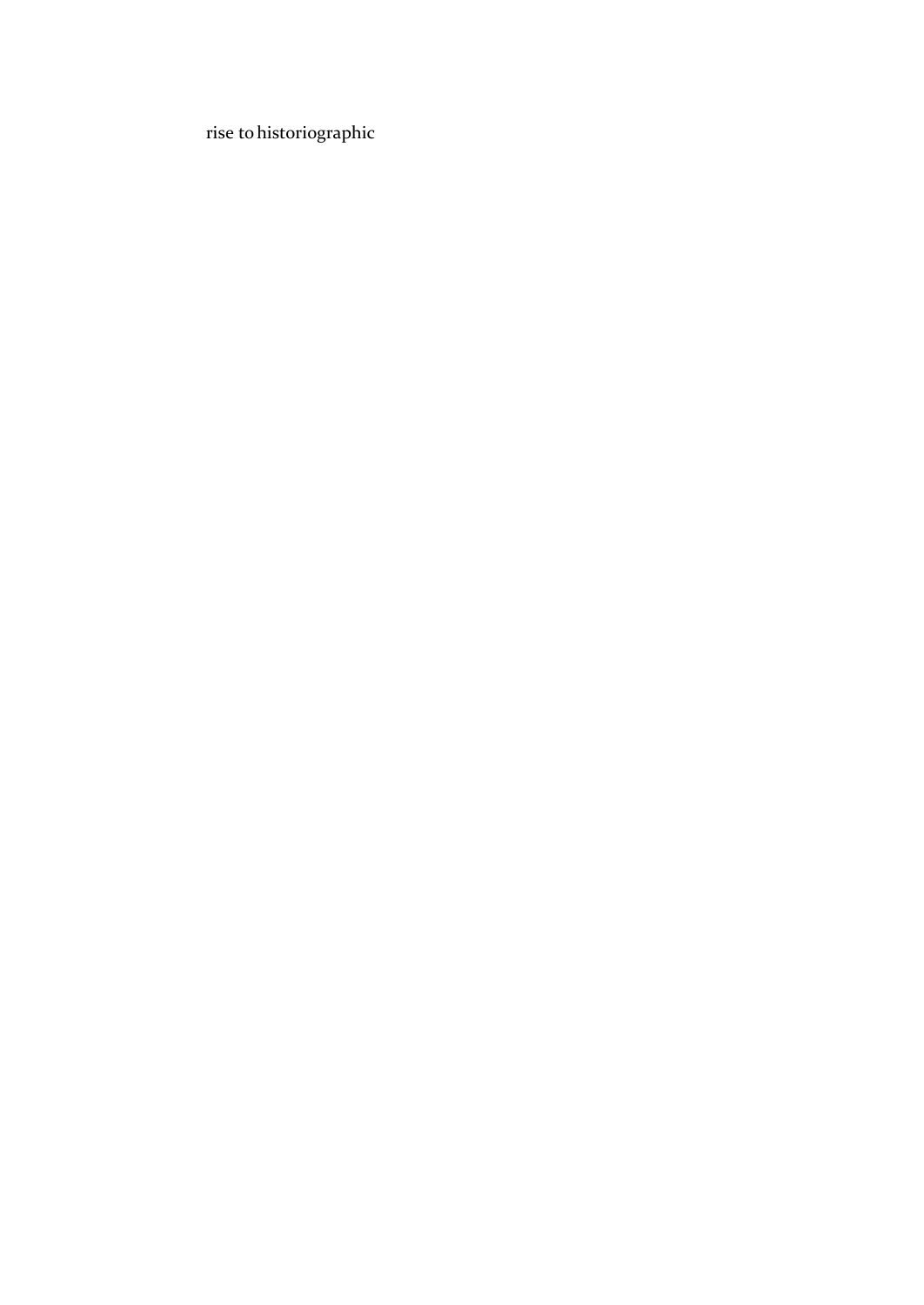metafiction. Although grounded in history, yet paradoxically, historiographic metafiction is ahistorical due to the submission of historical backdrop to fictitious situations. In this type of work, fiction and history are intertextually linked to bring together worldly wisdom and literary aspects. If a postmodern novel inscribed as histriographic metafiction is considered, it does employ and install the techniques and traditions of history as well as fiction but not without confusing, abusing, subverting and denying such traditions. Despite the influence of historical intertexts to revive the past, ironical imitation, for instance, serves to create a difference between past (history) and post (literature). Therefore, historiographic metafiction is self- contradictory in the sense that it relates to history but simultaneously subsides its historical connection by incorporating artistic subtleties. In other words, archival facts cannot be separated from artistic acts of imitation.

McLaren & Kincheloe (2007) argue that postmodern critical theory is grounded in the idea that meaning making is the outcome of continuous interplay of signifiers. Rue (1994) contends that absolute truths or objective values no longer exist in postmodernism. However, localized values and truths keep spawning but not as a final verdict. The universe has ceased to interpret things like what is true, beautiful or good. Now the charge of interpretation has been shifted to individuals variously.

Furlanetto (2013) believes that in *The Forty Rules of Love*, Shafak utilizes "Orientalist strategies in the ways in which she positions the east as being instrumental to the west. Her narrative succeeds in creating a form of transatlantic cultural kinship between Turkey and the United States" (p. 201). She delineates the "universal spirituality" as a platform of unity with the firm belief on the power of love as a binding force between east and west. It is this centripetal force of love that attunes all music "to the one symphony and unity is realized" (Anjum & Ramazan, 2014, p. 1).

### Intertextual Method of Analysis

In order to examine what type of metafictional voices and historical, socio-cultural and political discourses are embedded in the postmodern novel, *The Forty Rules of Love*, and what sort of intertextual practices and techniques play a vital role in "semiotics of productivity", that is, the production of meaning, the text of the novel is analyzed as per the analytical model of intertextuality proposed by Genette (1997). Genette has proposed a systematic analytical framework christened as 'transtextuality' which might be styled as 'intertextuality'. Transtextuality is, in fact, Genette's promulgation of intertextuality which refers to "a relationship of copresence between two texts or among several texts and the actual presence of one text within another" (Genette, 1997, pp. 1–2). Intertextuality is further classified into five specific sub-divisions as demonstrated by the following flow chart: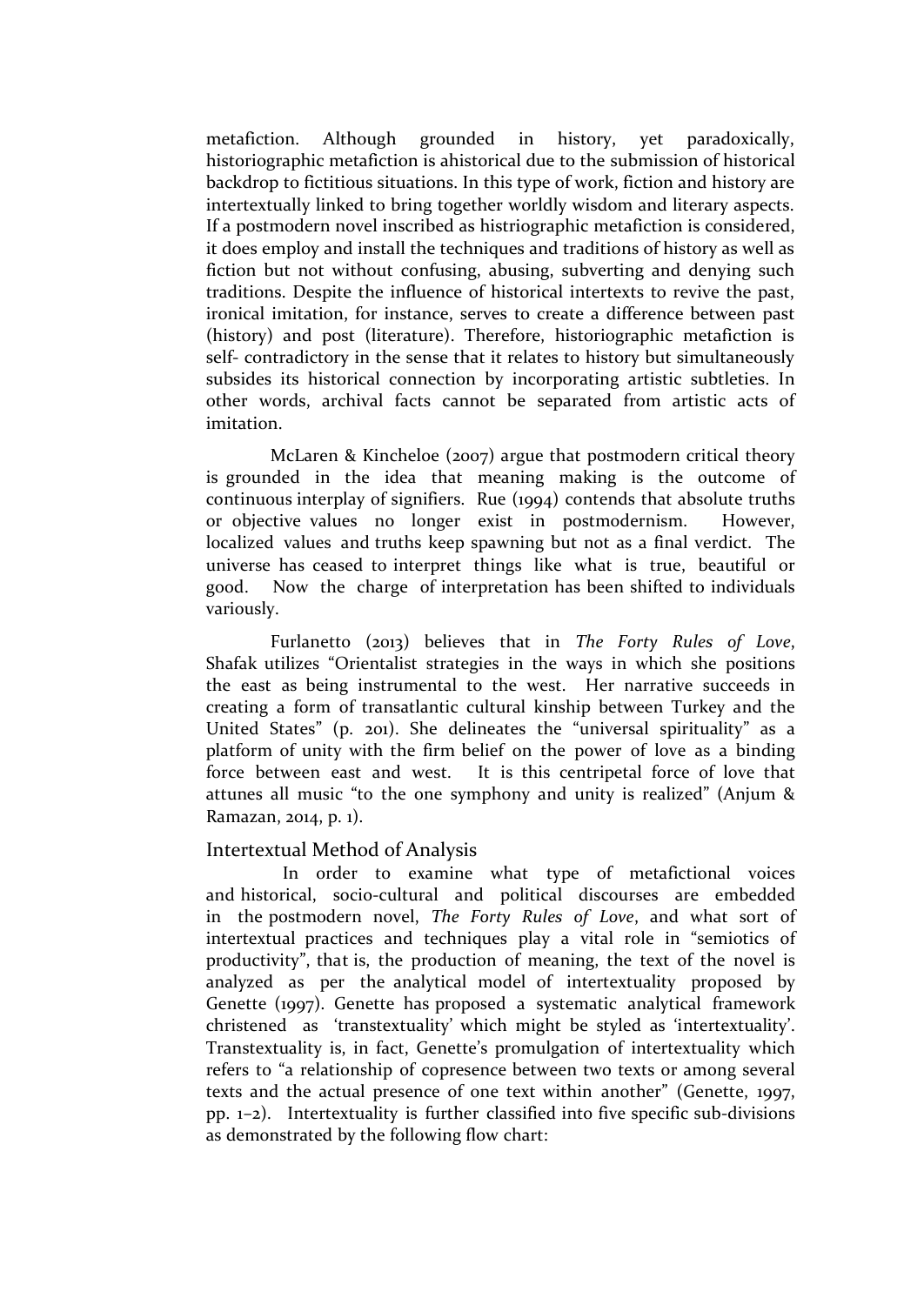

### **Intertextual Analysis of** *The Forty Rules of Love*

In accordance with the given parameters of intertextual model recommended by Genette (1997), the text of "The Forty Rules of Love" is intensively and extensively analyzed in order to find out what sort of intertextual techniques does the author, consciously or subconsciously, rely on. Once fragmented by intertextual analysis, the production of historical, social, cultural, religious or political ideologies and meanings sustained as a potential meaning in this postmodern historiographic metafictional novel has been unearthed.

Intertextual analysis comprises five basic parts which are enlisted as follows: quotations and allusions about Quranic chapters, Persian folklores and socio-cultural revolutions; architextuality built around generic mixing, figurative language, a variety of historical, feminist and cultural discourses and language mixing; metatextuality based on parables without the revelation of their sources; paratextuality consisting in peritext and epitext and, eventually, hypertextuality comprising hypertext and hypotext.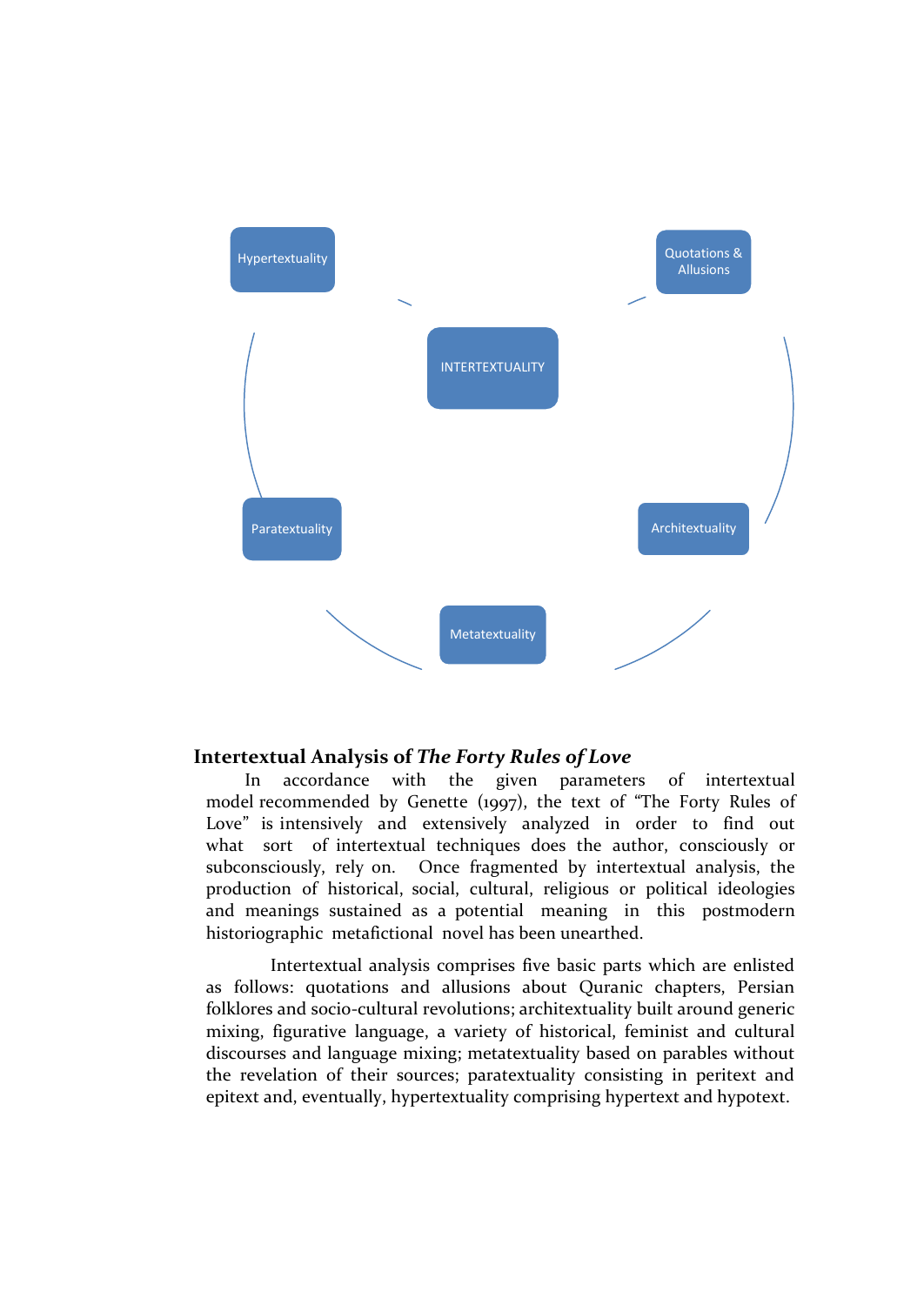**1. Quotations and Allusions:** Quotations and allusions regarding Quranic chapters, Persian folklores and socio-cultural revolutions are explored in the following paragraphs.

**1.1** *Quranic Chapters:* The inculcation of Quranic chapters with discursive interpretations epitomizes intertextuality in the guise of quotations in the novel. For example, the two different versions of surah Al-Nisa are quoted in the novel. According to the first one, "Men are the maintainers of women . . . and (as to) those on whose part you feel desertion, admonish them, and leave them alone in the sleeping places and beat them

. . . "(Shafak, 2011, p. 196). And the second version reads like "Men are the support of women . . . As for women you feel are averse, talk to them persuasively, then leave them alone in bed (without molesting them) and go to bed with them (when they are willing)  $\ldots$  "(p. 196). These disparate interpretations voiced by Shams in the novel signify the idea that Islam, as a religion of equality, takes into account the due rights of women and ordains courteous treatment towards them. It is only in the hands of some extremists and fundamentalists that Islamic messages are distorted for vested interests and Islam is projected as a suppressing rather than liberating religion. The second interpretation, in particular, also affirms the existential feminist belief that women cannot be forced to sustain an unfavorable marriage. Instead, they are free to exercise their right of living independently as per their choice. Thus, by drawing the comparison between two interpretations of the same verse and siding with the more liberal version, the writer bestows women with a voice.

Another Quranic chapter, named al Kahf and translated as 'the cave', is also quoted in the novel with respect to a parable about the prophet Moses and Khidr. Through the citation of this parable, Shafak (2011) intertextually relates the spiritual connection between historical legends, Khidr and Moses, to that of the thirteenth century's Shams and Rumi and, finally, to that of the postmodern characters Aziz and Ella. In addition to direct quotations, Shafak (2011) makes allusions to the Holy Scriptures by mere mention of the legendary characters, Cain and Abel, who can be commonly located in holy books of Muslims, Christians and Jews such as Qur'an, Bible and Genesis respectively. Curiously enough, in Shafak' s novel, a killer named Baybars is portrayed as recalling Abel and Cain twice to excuse his horrendous acts of killing. Prone towards violence and negativity, he is misled to believe that waging wars is the innate nature of human beings ever since.

Shafak (2011) also alludes to the Quranic tale of Yusuf and Zuleikha along with some other tales procured from Persian sources. The agony of unrequited love of Zuleikha is intertextualized with that of Kimya insofar as Kimya, also at one point, like Zuleikha, attempts to lure Shams in order to consummate their marriage but her efforts become futile at the end because Shams does not reciprocate her advances. Consumed by her passion for Shams, Kimya, resultantly, loses her life out of grief. In the same way, the desire of Zuleikha for Yousuf can be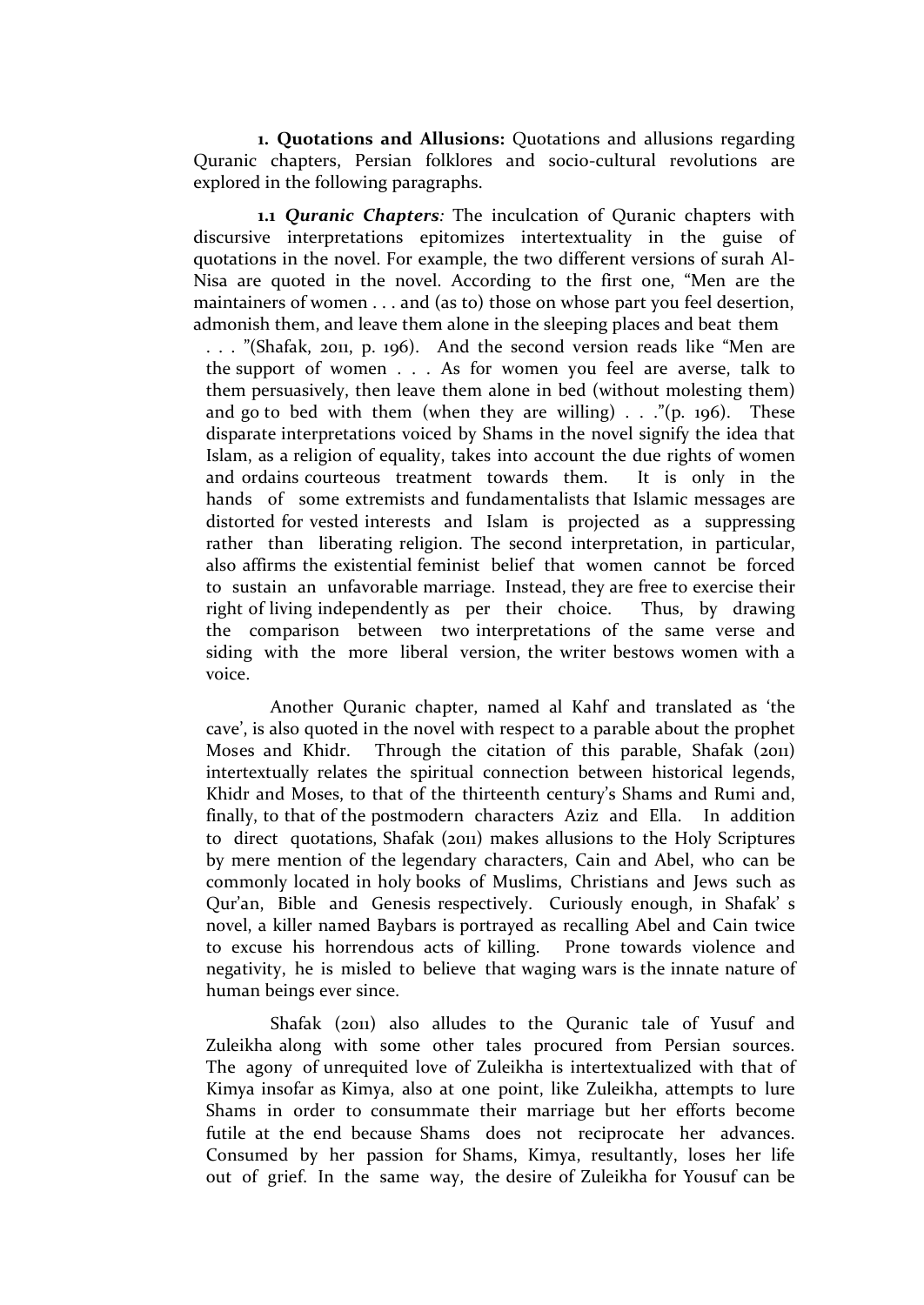interlinked to that of Ella for Aziz when she comes close to the point of yielding her body to Aziz but he comes back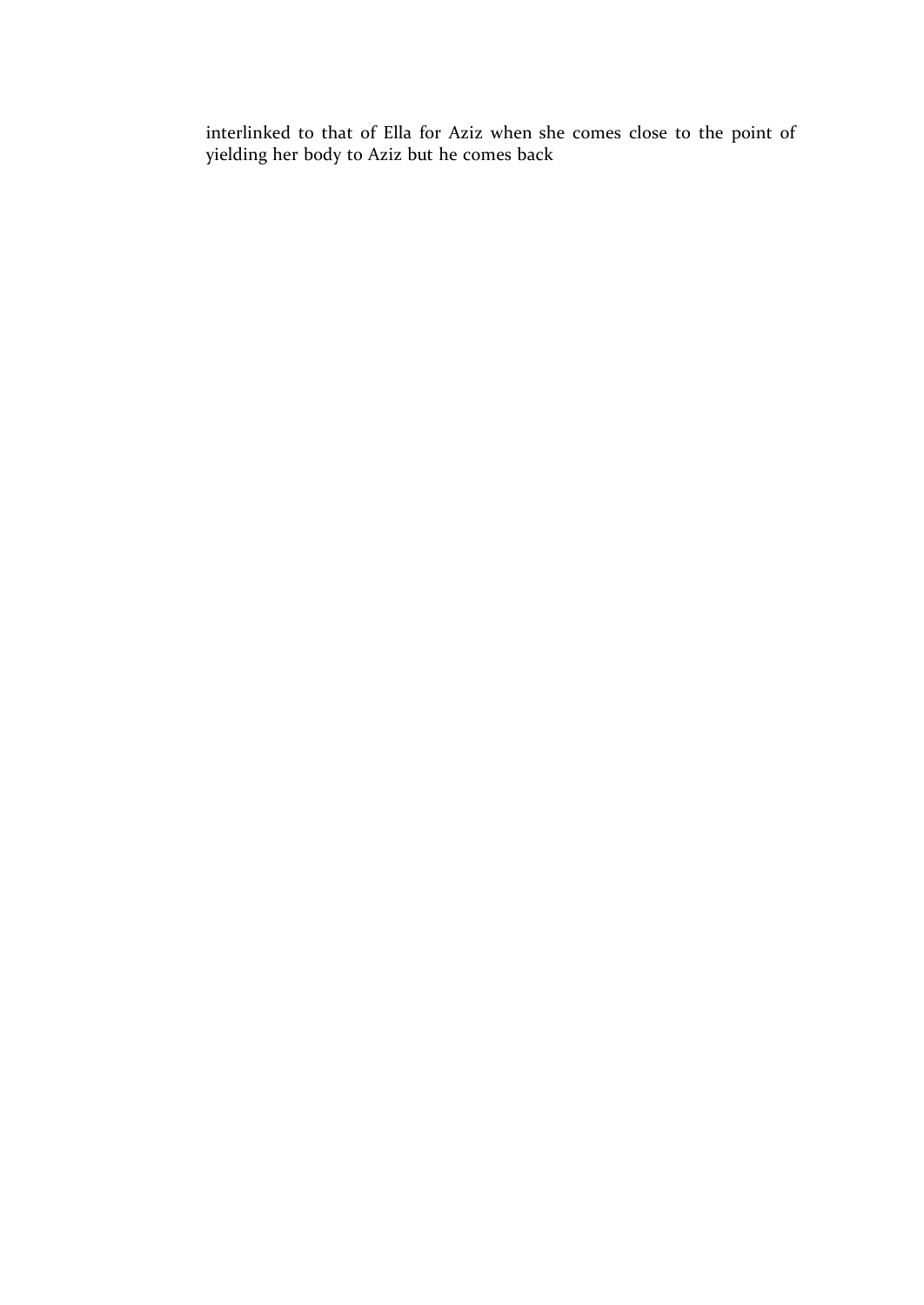to his senses and pulls her away to spare her from any sense of guilt and regret afterwards.

**1.2** *Persian Folklores:* Allusions to the Persian romantic legends about Farhad, Shirin, Layla and Majnun characterize intertextual feature of incorporating the historical art of story- telling in the formation of the genre of postmodern novel. Shafak (2011) merely implies to "Farhad and Shirin" (p. 311) and briefly describes Layla's encounter with the then Abbasid caliph, Harunar- Rashid. She narrates how the emperor feels intrigued and anxious to see Layla whose name has been buzzing around the city and whose ravishing beauty has turned a sensible man named Qays into a madman. Finally, before long, Layla is brought to the caliph's palace. But when Harunar- Rashid faces her, he feels disillusioned to see that Layla appears like any other ordinary lady in the city with no exceptional beauty. Disappointed at her sight, the emperor wonders if she has anything special about her and why Qays has gone insane for this woman with plain beauty. Getting his point, Layla smiles at him and reveals that she is Layla, but the emperor is not Majnun. She points out that the emperor has to see her with the eyes of her lover in order to solve the mystery of love.

The intertextuality among all these sacred and historical tales as well as the postmodern narrative of Aziz and Ella lies in their shared concept of the ethereal passion of love. When lovers are tested in the grueling crucible of love, they go through a trail of hardships and tribulations. Eventually, because of their epiphanic experience of love and spiritual awakening, they become strong and self-actualized enough to identify and reach the 'True Spirit of Love, Wisdom and Knowledge'.

In addition, Shams' first rule of love, intriguingly, alludes to the intertexual idea that the whole universe is like a one being and that everyone and every atom is interconnected via an invisible and intangible web of tales. Moreover, human voices are interminably deposited in an infinite space. Shams' historic idea, indeed, prophesies the postmodern idea that the world has turned into a global village through a digital network of 'world wide web'.

1.3 Social and Cultural Revolutions: Shafak (2011) remotely alludes to the revolutions taking place in 1960s in an epistolary email from Sufi Aziz to Ella. She reveals that in 1960s the world presented quite a "scene of student demonstrations, hijackings and revolutions" (p. 212). However, such slight and allusive revelations are sufficient to trigger the readers' memory for delving deep into the significant political and socio-cultural revolutions which ensued in 1960s such as Chinese cultural revolutions and American social revolution.

American social revolution fumed in the early years of nineteen sixties when American masses elected John Kennedy as their president. For the American nation, the youthful president was an icon of hope and optimism. In nineteen sixty-three, when Kennedy was assassinated, many felt their morale down and their hopes doused, particularly, the youth and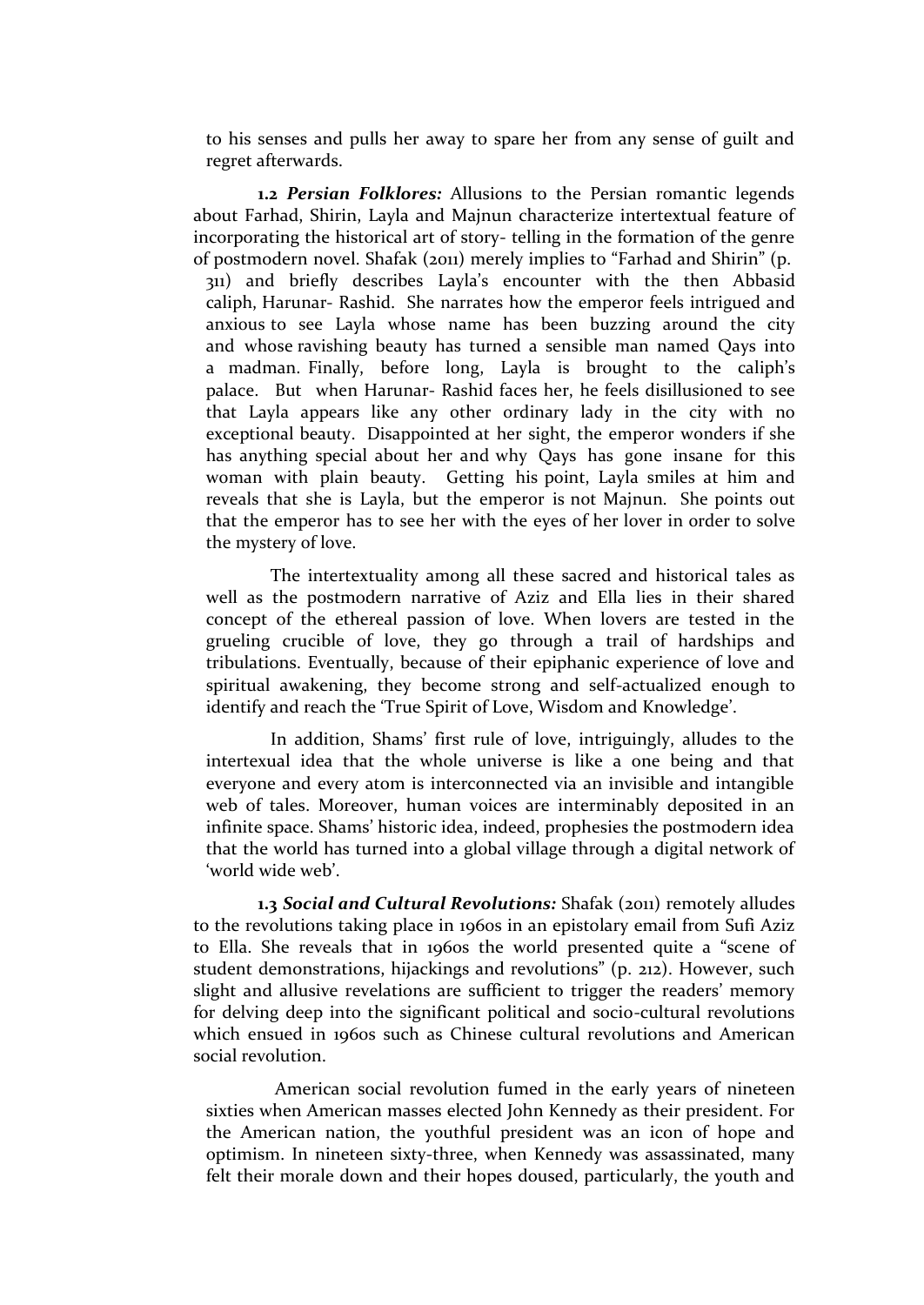minority classes. A great deal of Americans protested to bring an end to the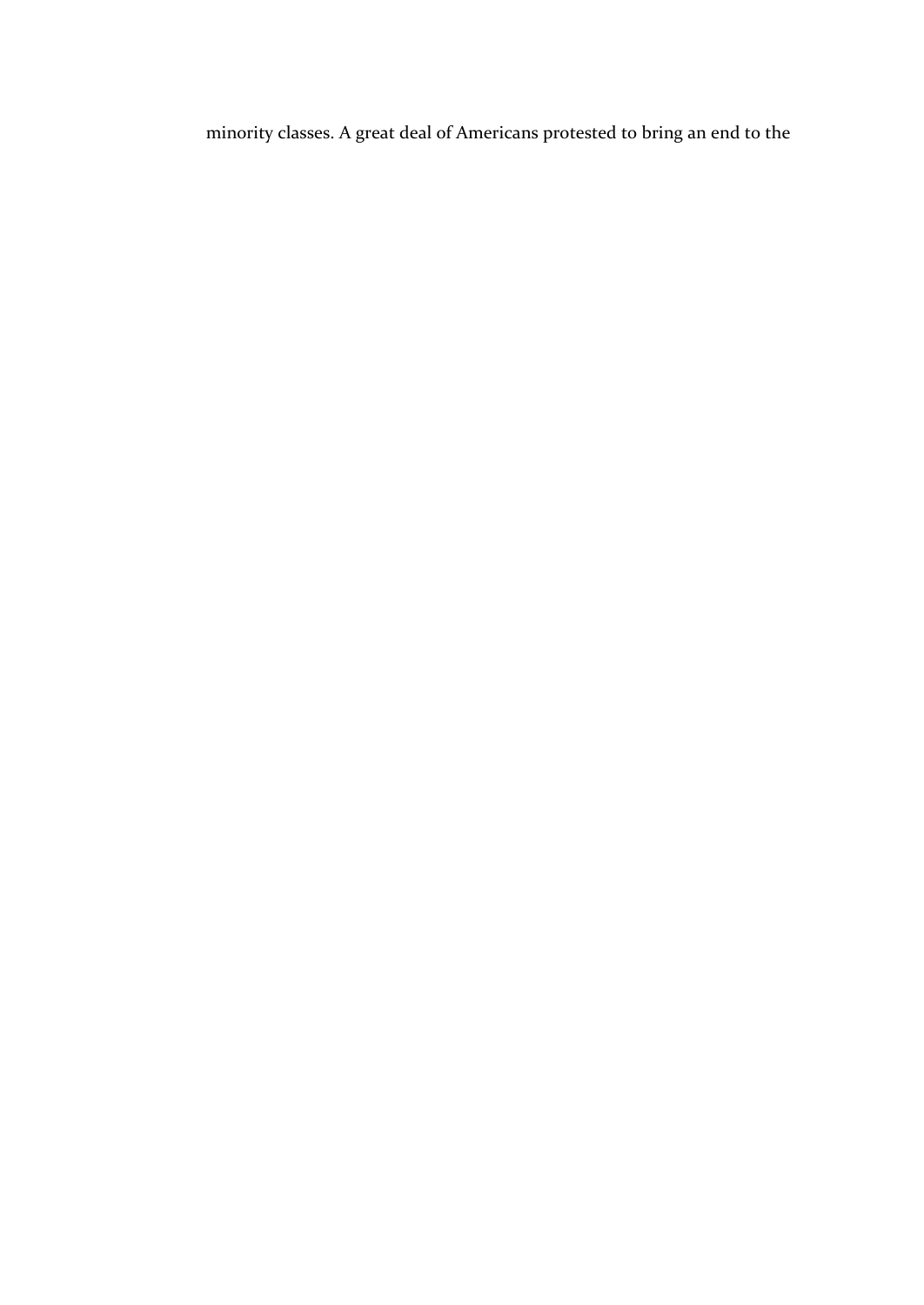unjust treatment meted out to the black citizens. Many others agitated to put an end to the conflict in Vietnam. And some protests were intended to claim equality and fair treatment for women. In the midst of the nineteen sixties, newly elected President, Lyndon Johnson, frequently faced protesters demonstrating against the Vietnamese war and, eventually, renounced his presidency. The point of curiosity is that besides, President Kennedy, two other outstanding Americans were assassinated during the nineteen sixties. The champion of Civil rights, Martin Luther, also known as, King Junior was shot dead at Tennessee, in nineteen sixty-eight. Soon afterwards, John Kennedy' s brother-- Several weeks later, John Kennedy's brother -- Robert Kennedy -- was shot dead at Los Angeles in California when he was busy campaigning to earn presidential nomination. The two horrific murders lead to disorder in various states across the country (Watson, 2012).

The impact of American social revolution and hippie culture was felt all across the globe and, particularly, in Europe. This fact is intertextually evident by the portrayal of Aziz in the novel. Shafak (2011) depicts how Aziz is victimized by the hippie culture of drugs, night clubs and debauchery prevalent back then in nineteen sixties and seventies. Aziz himself confesses of being lost "in a circle of addicts, becoming a regular at all night parties and dance clubs in Amsterdam" (p. 226). He also becomes addicted to drugs like cocaine, marijuana, acid and hashish and regrets at becoming a night creature, befriending the wrong people and waking up in strangers' beds.

**2. Architextuality**: Architextuality entails generic mixing, the employment of figurative language, discourse mixing and hybridization of languages.

**2.1** *Generic Mixing:* The homogenized, yet unconventional, mixing of genres in the structural skeleton of the novel is an evidence of architextuality. For example, the inclusion of poetry, email correspondence between Ella and Aziz, anecdotes, legends and historiographic novel, *Sweet Blasphemy* within the narrative account for architextual form of the novel. For instance, Rumi's verses are quoted as "let us choose one another as companions! Let us sit at each other's feet! Inwardly we have many harmonies—think not... that we are only what we see" (Shafak, 2011, p. 42). In her email correspondence with Aziz, Ella goes like this, "Dear Aziz Z. Zahra. It seems like you believe that love is the essence of life and that nothing else matters" (p. 44). Responding to her, Aziz types, "even a speck of love should not go unappreciated, because, as Rumi said, love is the water of life" (p. 54). Like an omniscient narrator, Shafak (2011) depicts the beautiful image of moon, and relates that "bright and plump, the gorgeous full moon resembled a massive pearl hanging in the sky" (p. 97).

Hence, all of the above quoted instances demonstrate how generic mixing results into a new type of genre, that is, intertextuality.

**2.2** *Figurative Language:* The architextual structure is also built into the use of figurative language in the novel. The figurative language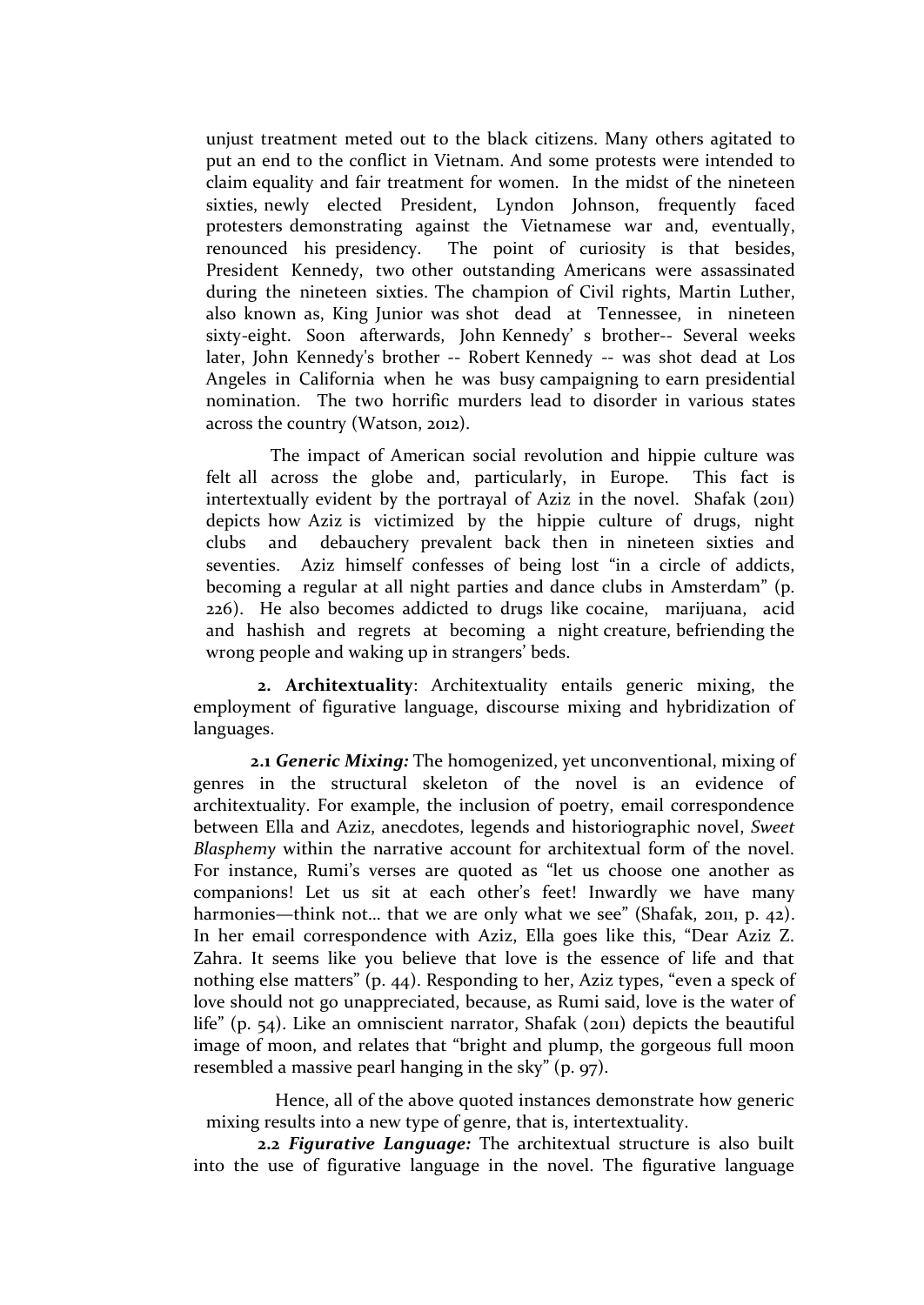involves the employment of literary techniques, such as metaphors, symbols,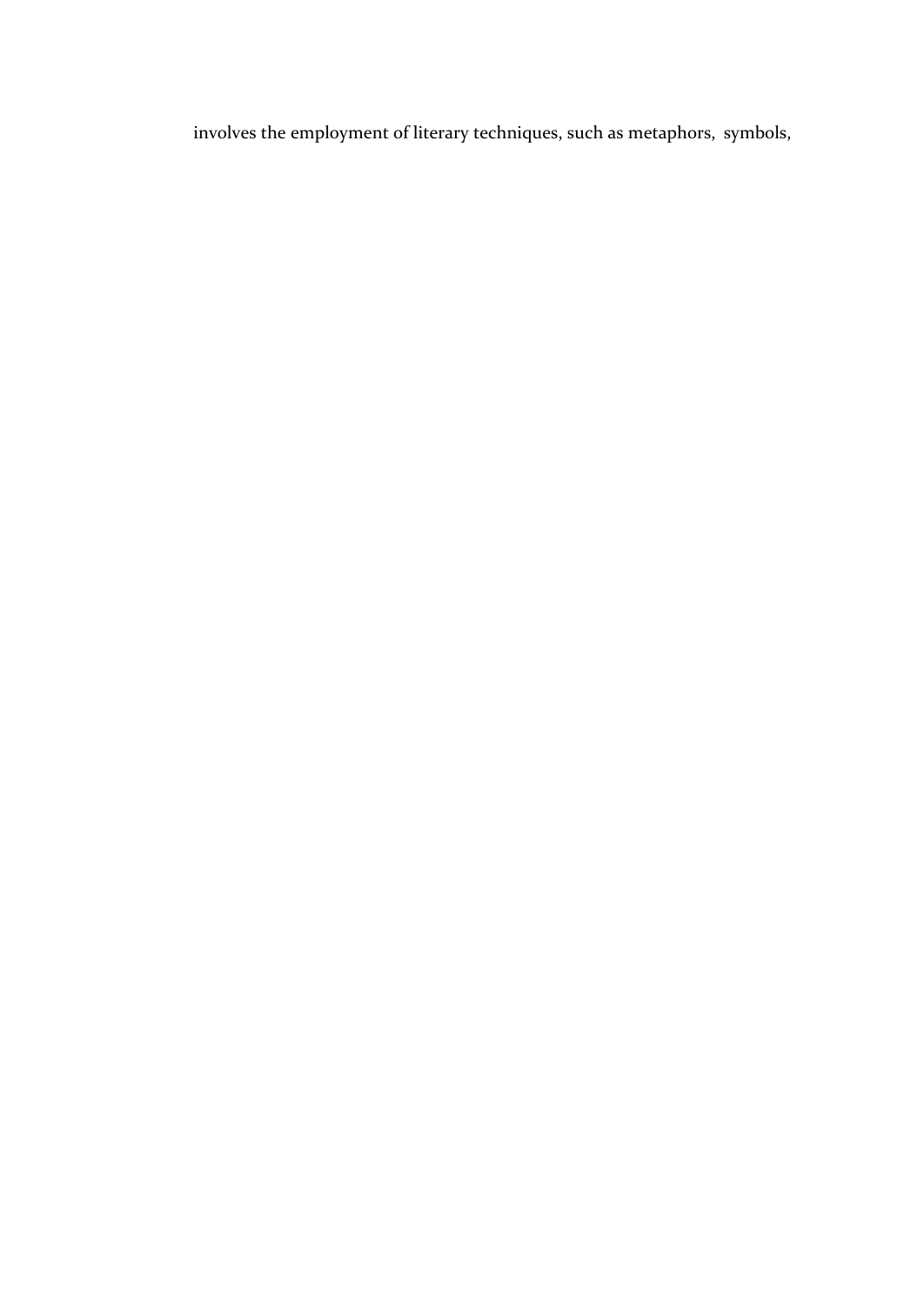similes, paradox, oxymoron and allegorical dreams. For instance, a metaphoric expression of wine is considered from the novel, "The wine of love made our heads spin gently, and I realized with glee and gratitude that the wind no longer whispered despair" (Shafak, 2011, p. 247). Wine is always associated with social and religious taboos in Islamic culture, therefore, the metaphoric expression of the "wine of love" attributed to the Muslim scholar, Rumi, is so defamiliarizng to the readers. But, on the other hand, the same metaphor is so welcoming in European Christian culture where wine is considered as an essential part of living. Hence, the symbol of wine acts as a uniting agent between Muslims and Christians and also accounts for the popularity of Rumi's poetry in Turkey's neighboring countries.

The symbolism of number forty is also discussed in mystic ways. In an email to Aziz, Ella reveals her fortieth birthday, believing that she has achieved a milestone in her life by turning forty which is a defining moment, particularly, for women. She considers forty to be heralding for more wisdom and awareness. However, in a responding email to Ella, Aziz claims that in mystic ideology the number 'forty' signifies the ascent to a higher level and spiritual awakening. The importance of the symbol of forty is emphasized by various arguments, for example, the Holy Prophet Muhammad (Peace Be Upon Him) "was forty years old when he received the call to become a prophet. Buddha meditated under a linden tree for forty days. Not to mention the forty rules of Shams" (p. 115). By showing relevance among these prophets with respect to the symbol of forty, Shafak (2011) urges on coexistence among different religious communities.

The name of a harlot, Desert Rose, also carries some symbolic significance. Her patron nicknames her "Desert" to refer to her sterility and adds "Rose" to insinuate her charming beauty. Besides reflecting beauty, the symbol of rose indicates Kimya's sexual desire for Shams as well. Shams compares her willingness to consummate their marriage to the opening of a rosebud to the rain. Some other flowers which are metaphorically employed by the author are sunflowers and lotus flowers. For instance, Rose' flowing blond hair are depicted as bright and beautiful as sunflower. When Shams faces upwards with both of his hand wide open, his face looks like a sunflower in quest of the sun.

**2.3 Discourse Mixing:** Architextuality becomes manifested owing to interaction among multiple discourses. For example, historical discourse, socio-political discourse, feminist discourse, and cultural discourse which are discussed in the following paragraphs:

**2.3.1** *Historical Discourse:* Shafak (2011) refers to the historical discourse of destruction of Asian states and decline of Muslims wrought by crusaders as well as Genghiz khan and his allied Mongols in thirteenth century which was a tumultuous time in Anatolia. She chronicles that "in the West, the Crusaders, on their way to Jerusalem, occupied and sacked Constantipole, leading to the partition of Byzantine Empire" (p. 20).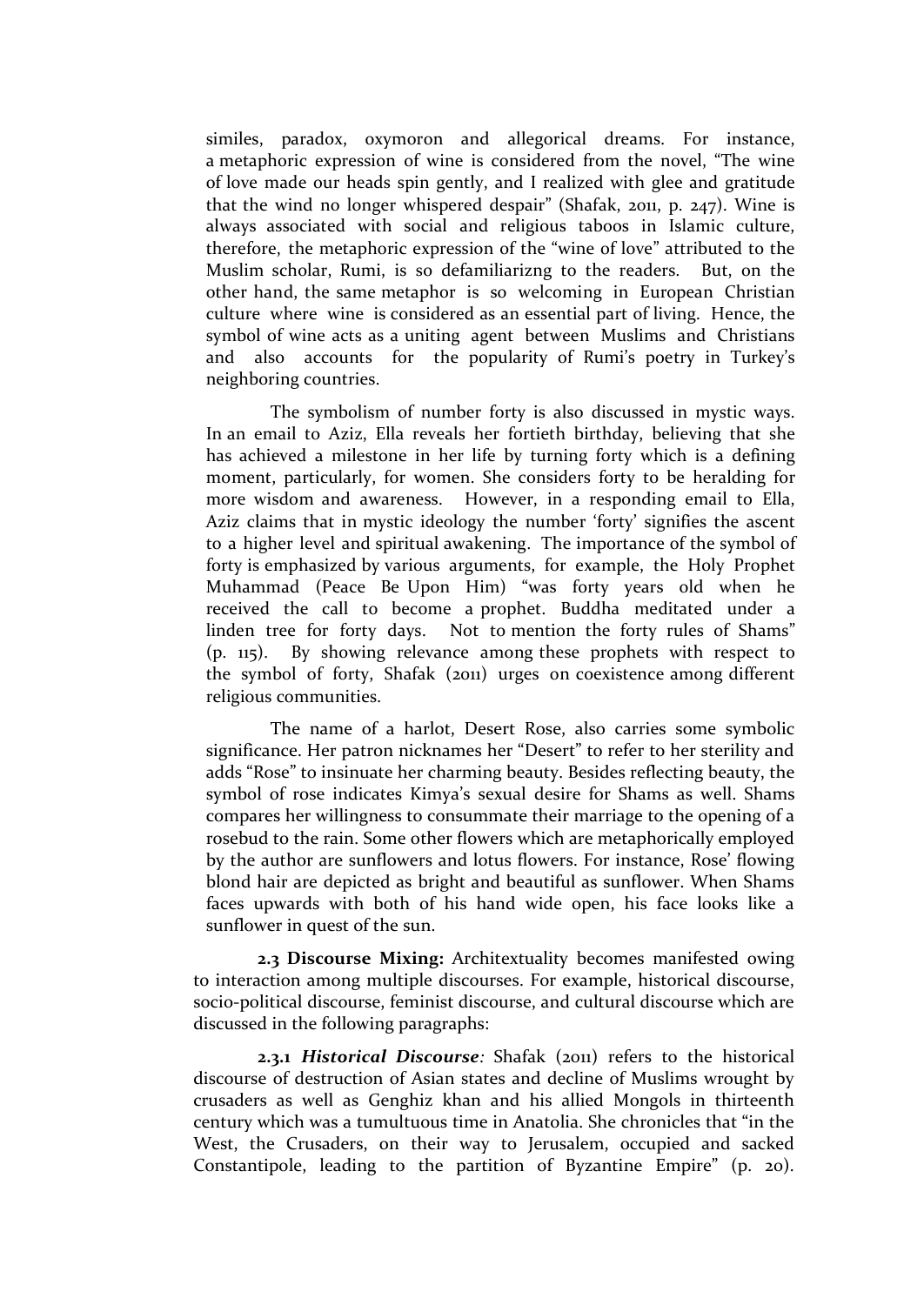Similarly, "in the East, highly disciplined Mongol army swiftly expanded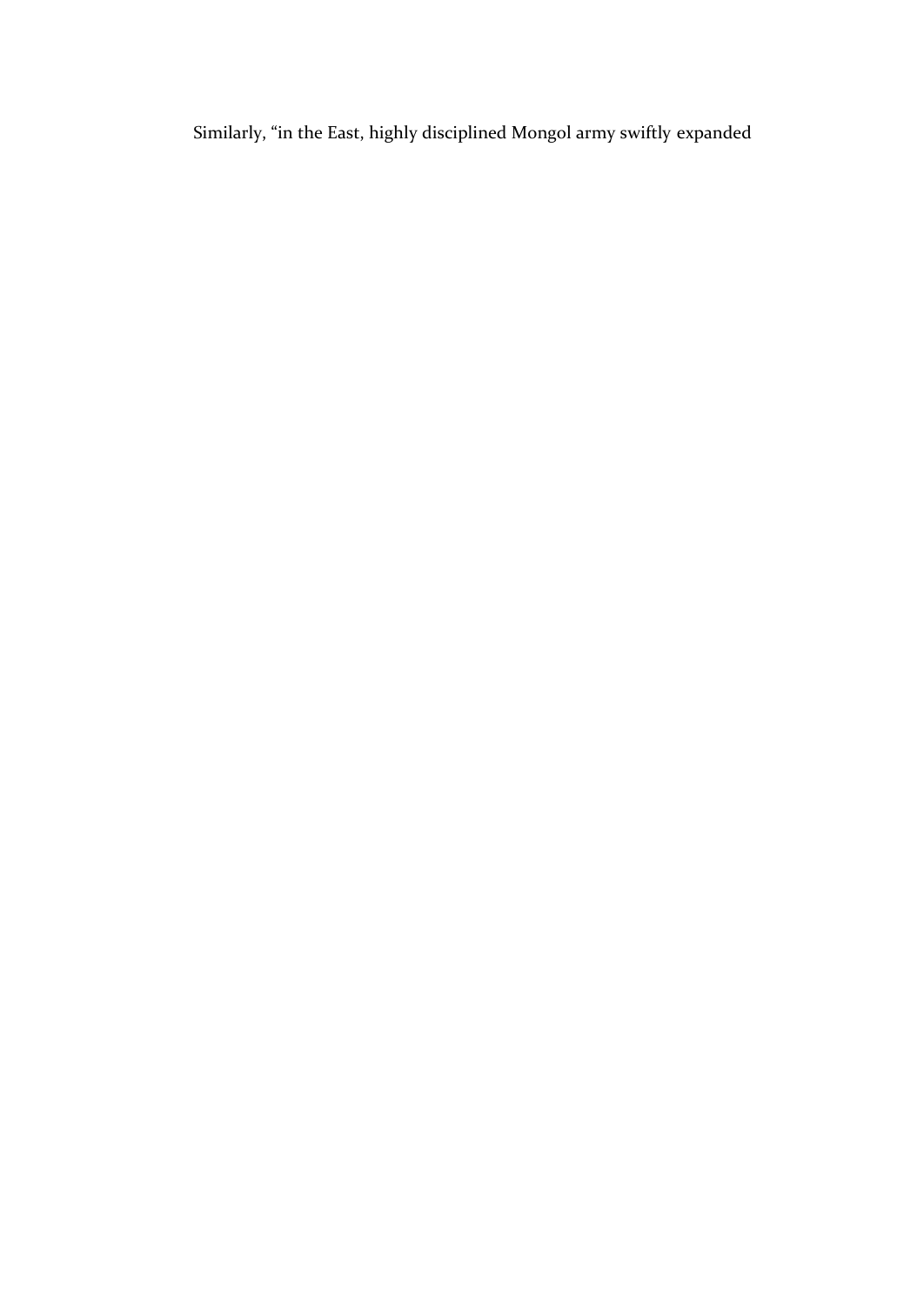under the military genius of Genghiz Khan" (p. 20).

Genghis Khan was known as a young barbaric chiefton and a nomadic sovereign among Chinese and Muslims for his formidable victories. After the retreat of the Kara-Khitans, the Mongols under the command of Genghis Khan sought a frontier with Khwarezmia, ruled by Shah Ala ad- Din Muhammad who was a progeny of Turkish born slave. In Mongol narrative, Khan was virtually intrigued to trade with the Khwarizmian Empire and did not intend to invade unless Shah exasperated him by slaying Mongol merchants and ambassadors. However, Shafak (2011) suspects the narrative of the act of killing of ambassadors. Some people also believe that Genghis Khan himself conspired into getting his diplomats killed so he could wage this massive war campaign under some pretext. Whatever the case was, Genghis khan saw the execution of diplomats as a serious affront because he thought of ambassadors so much sacred as inviolable. This incident led Genghis Khan to invade the Khwarizmian Dynasty. He swore to seek vengeance upon Shah and dispatched his army across the mountainous range of Tien Shan, trespassing in the Shah's empire. Eventually, one of the mightiest rulers and greatest conquerors, Shah of Khwarizmia was defeated and discovered in such a miserable and impoverished condition that his companions could not even get him a shroud and, thereby buried him in his shabby clothes on a deserted islet where he died of pneumonia in winter.

The revolting saga of ruination of Muslim Asian states and genocide of Muslims that began with the destruction of Khwarizmian Empire continued even after the death of Genghis Khan who inherited his legacy of annihilating Muslim states to his sons and grandchildren. All the shahs and sultans had to yield to Mongols's dictatorial decisions in humility. As if it was not enough to humiliate Muslim rulers, Genghis' s son, Hulagu Khan demanded that Caliphate of Abbasid Dynasty in Baghdad be eliminated and Caliph pay tribute. Upon Caliph's refusal of submission, Hulagu's forces invaded Baghdad, the capital of Cliphate, and routed Caliph's army. For a week, the town was plundered; the mosques were set alight with fire; and the inhabitants were butchered. In the end, the Caliph, Mustassim, was trampled to horrible death by hooves of Mongols's horses. Thus, "in 1258, Baghdad fell to the Mongols. The one city that prided itself on its fortitude and glamour and claimed to be the center of the world suffered defeat" (p. 343).

Once Caliphate was destroyed, Mongolian victories knew no bounds. Afterwards, the Mongols turned Syria and Mesopotamia into ruins. Only those towns that promptly yielded to Mongols were spared. Only those royal families were allowed to survive who paid tribute to Mongols. However, Aleppo, when refused to surrender, was pillaged and sabotaged for about five days and its inhabitants were butchered. Fortunately, the neighboring state, Dmascus was left intact because the prince of Damascus did not display any resistance and, therefore, he was appointed the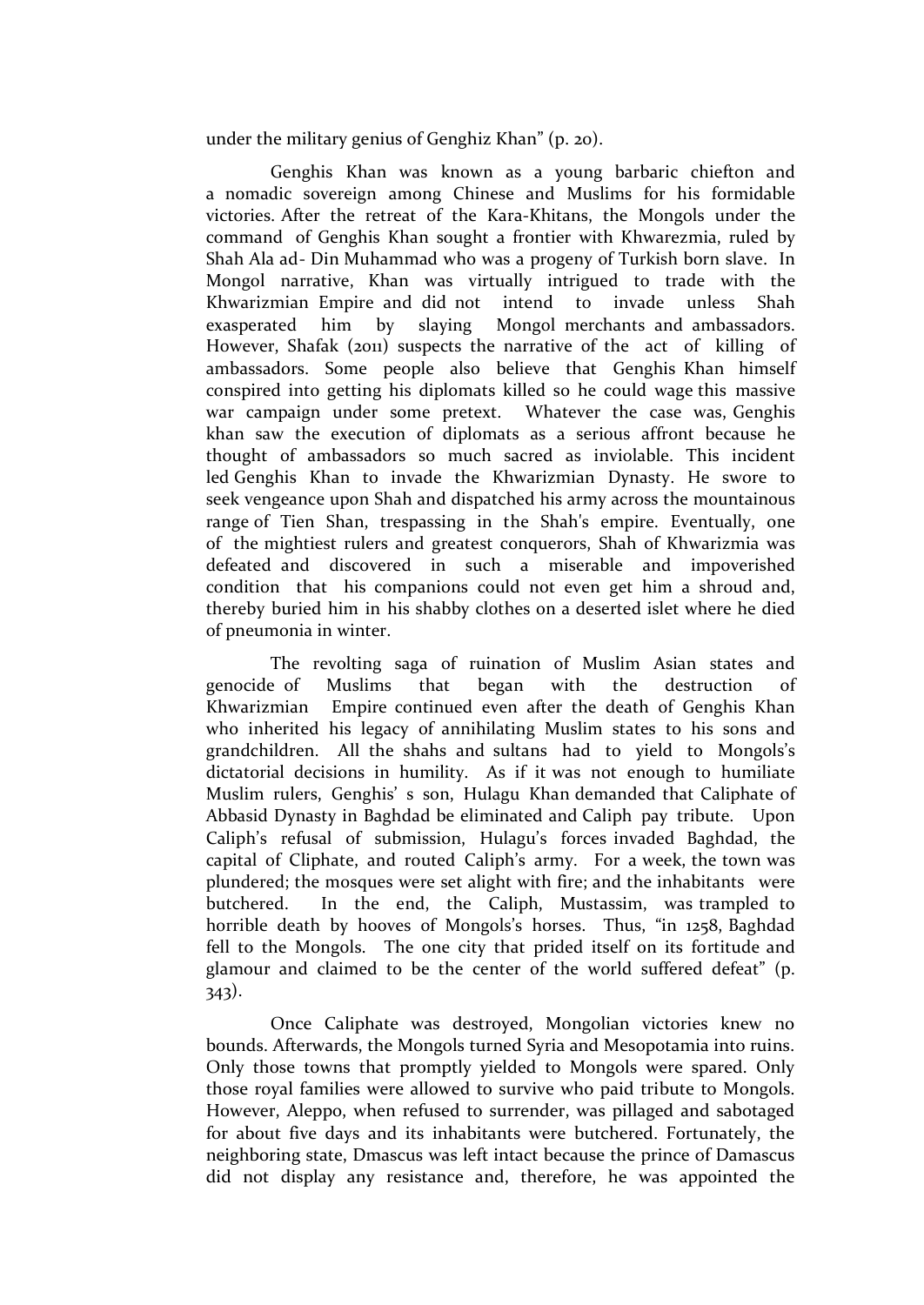governor as a reward. Hence, the historical sprinkling of thirteenth century's discourse of death and degeneration of Muslims and their territories added to the twenty first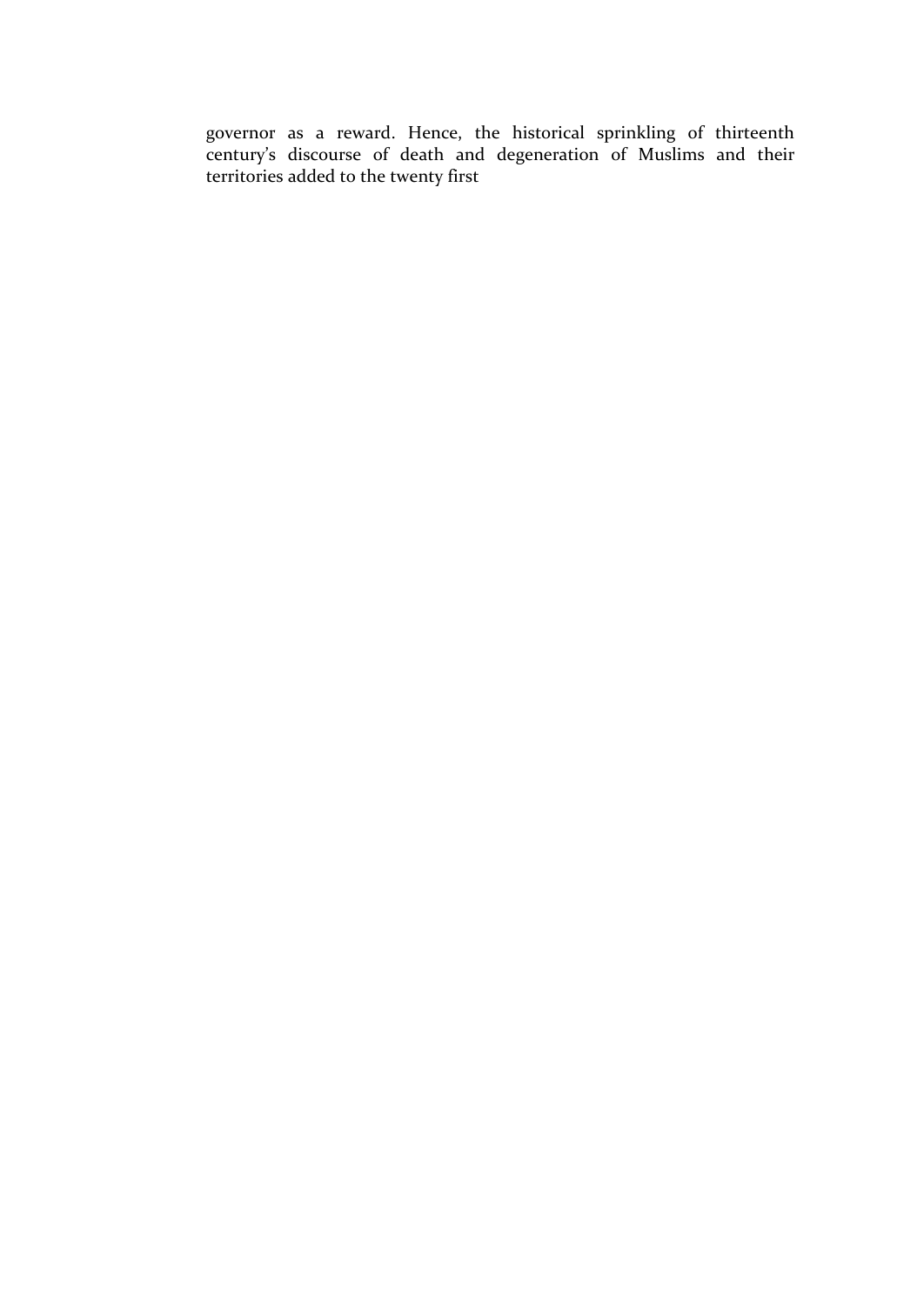century' s postmodern setting provides architextual basis for the novel, *The Forty Rules of Love.*

**2.3.2** *Feminist Discourse:* Feminist discourse calls for re-inventing the man-made perceptions about women. Feminism encourages women to dismantle the binary of self / other in which men are supposed to occupy the privileged position of the 'self' while women are treated as "other". Once women become self-actualized about their social, moral, intellectual and financial rights, they claim their identity in the male dominated cultural space. Thereby, rejecting the othering attitude of manly society, women become able to reverse the binary of self and other as an endorsement of feminism. The current study demonstrates how some female characters in the novel, *The Forty Rules of Love,* such as Ella and Desert Rose are oppressed by men and how both of these characters raise their voices against female exploitation and establish their identities as equal counterparts of men in their loud approval of feminism.

Ella is portrayed as an unhappy married woman cheated on by her husband. Throughout her married life, her desires, friendships and decisions are filtered by her husband's judgments. Despite being graduated in English literature and aspiring to be a book critic, she has a busy schedule in her capacity of mother, wife and house keeper. Her one passion which she has not abandoned even after her marriage is reading books. However, with the passage of time, she realizes that her children are growing up and have a patronizing attitude towards her, not appreciating her efforts as a mother and wife respectively. The fear of abandonment by her husband and children also haunts her often and like any other ordinary woman, Ella is daunted by male dominated society and is too meek to venture around the globe, not realizing that one day she would come out of her domestic shell. Ella's sense of insecurity prevails her when faced by frigid and frail attitude of her husband whom she often visualizes pampering another woman. Her husband reeks of infidelity that she can smell. In her conflicting situation with the family, Ella waits for the right moment to let out her strangled self. Her mystic's novel reading and abrupt emailing with the novelist, Aziz, enables Ella to retrieve her trust in God. Rejuvenated with her love for Aziz, Ella takes a bold step and decides to relinquish her sham luxurious life style for the mystical experience of love. With jubilant conviction, she becomes determined to do what her heart says and turns out to be an independent and self- actualized woman.

Desert Rose, on the other hand, is a historiographic character delineated as a prostitute living in a brothel. In spite of all the mishaps in her life, Rose aspires to befriend God. In her search for God, one morning she wakes up burning with a desire to hear the great scholar Rumi's sermons. So under the excuse of going to the market, Rose sneaks out of the brothel and reaches the mosque. Spreading the message of equality among men and women, Shams stipulates that all human beings are one and the same in terms of the interconnection among everyone and everything in the universe. He also encourages Rose to start respecting herself for who she is inwardly.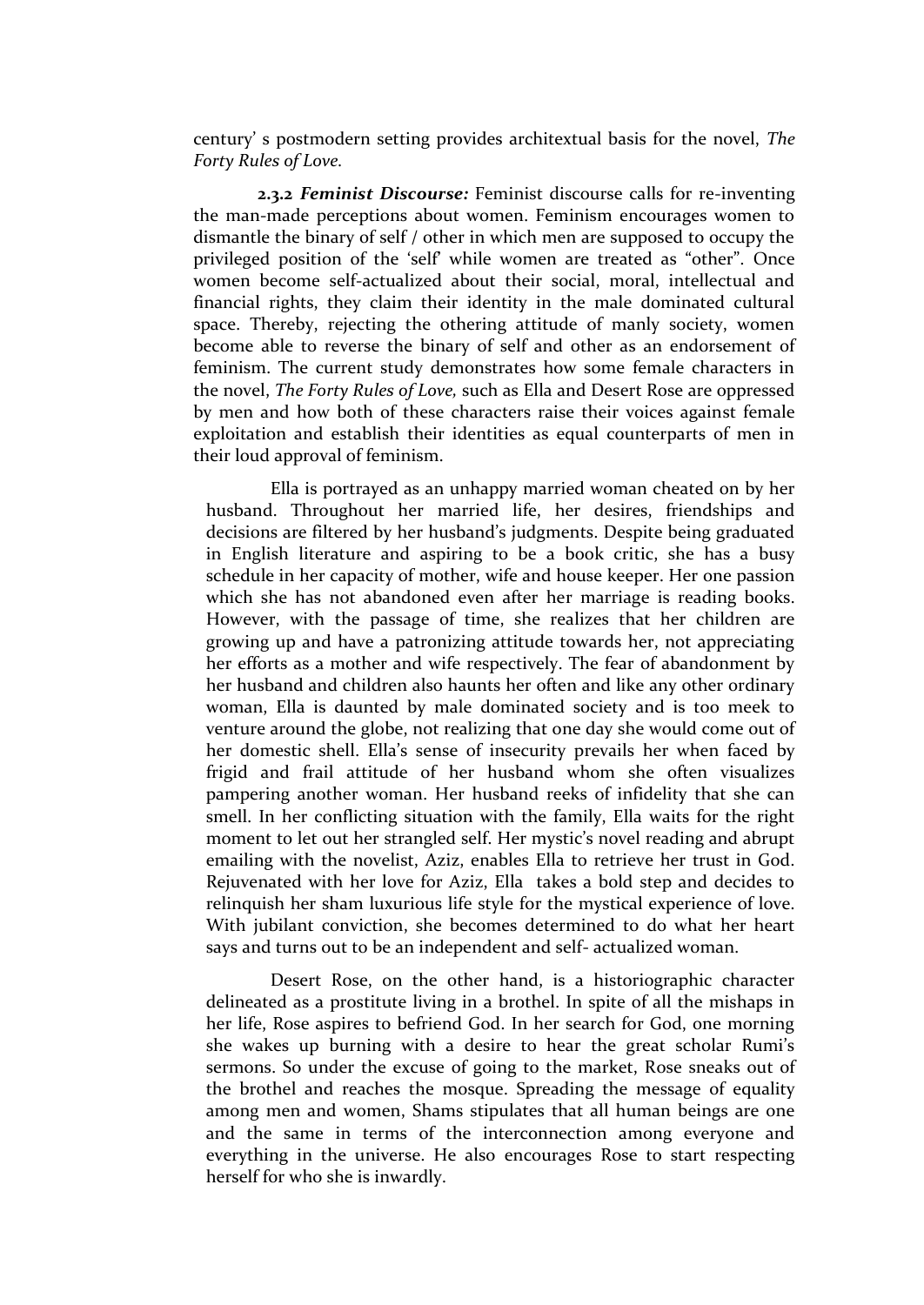Thereafter, Rose is transformed into a different kind of person. She quits brothel and is welcome in Rumi's house where she gives her pledge that she will not retreat from her journey to truth. Hence, in both cases, Ella and Rose break through the boundaries set by patriarchal society for women and move on making independent decisions in their lives and, thereby endorse existential feminism.

**2.3.3** *Theological Discourse:* Shafak's (2011) characters also play the negotiating role of mediators amongst different religions. While navigating through his mystical journey, Shams, for instance, comes across Arab travelers, gypsy musicians, Christian pilgrims, Buddhist priests, Jewish merchants, Persian Artists and Frankish troubadours. He observes that "despite their seemingly endless difference, all of these people gave off a similar air of incompleteness, of the work in progress that they were, each an unfinished masterwork" (p. 109). Similarly, Rumi' s wife, Kerra, who is a convert from Christian to Muslim, notes that "when it comes to the basics, ordinary Christians and ordinary Muslims have more in common with each other than with their own scholars" (p. 178). In fact, Kerra's marriage to Rumi, a Muslim scholar, testifies the possibility of religious tolerance and peaceful coexistence of Muslims with Christians. Quoting some other characters discursively, Ella is a Jew; her daughter Jeannette's hubby, named David is a Christian; Shams and Rumi are Muslims and so is Aziz. Rose is a convert from Christian to Sufi, yet all of these people with discursive religious identities feel gravitated towards love for God and humanity which is also the manifesto of Sufism. Sufis's love for God is simple, nonnegotiable, purge, easy, untainted and nonnegotiable. So, in essence, the people in this postmodern era should see beyond the religious differences and serve humanity irrespective of their religious discrepancies in order to make this world a peaceful place to live in. If Muslims, Christians and Jews seek merely love for God and humanitarianism as a common and mutual ground, there will be no more crusades and wars on terrorism.

**2.3.4** *Cultural Discourse:* The cultural appropriation of thirteenth century' s Konya and Baghdad enables Shafak (2011) to architextually blend the historical cultural norms and ways of living with those ones practiced around the globe in postmodern era for the creation of multicultural and cosmopolitan effect. She chronicles the delicacies which have been popular back then in thirteenth century' s Middle East, for instance, sesame halwa. A historical character, the novice, portrayed by Shafak (2011), shares his cooking expertise when he admits, to preparing spicy relishes and marmalade with "pickle carrots and squash, making sure there is just the right amount of salt, enough to float an egg" (p. 83). When compared with twenty first century's eating habits and culinary skills, the readers find Ella baking "a loaf of whole wheat bread" (p. 63). She is depicted forcing her children to eat wild rice with roast beef, green peas and mustard glaze despite their requests to order pizza, being young generation of postmodern fast food culture. For Ella, cooking skills are like a historical legacy, inherited for ages along with other conventions and customs. In her opinion, cooking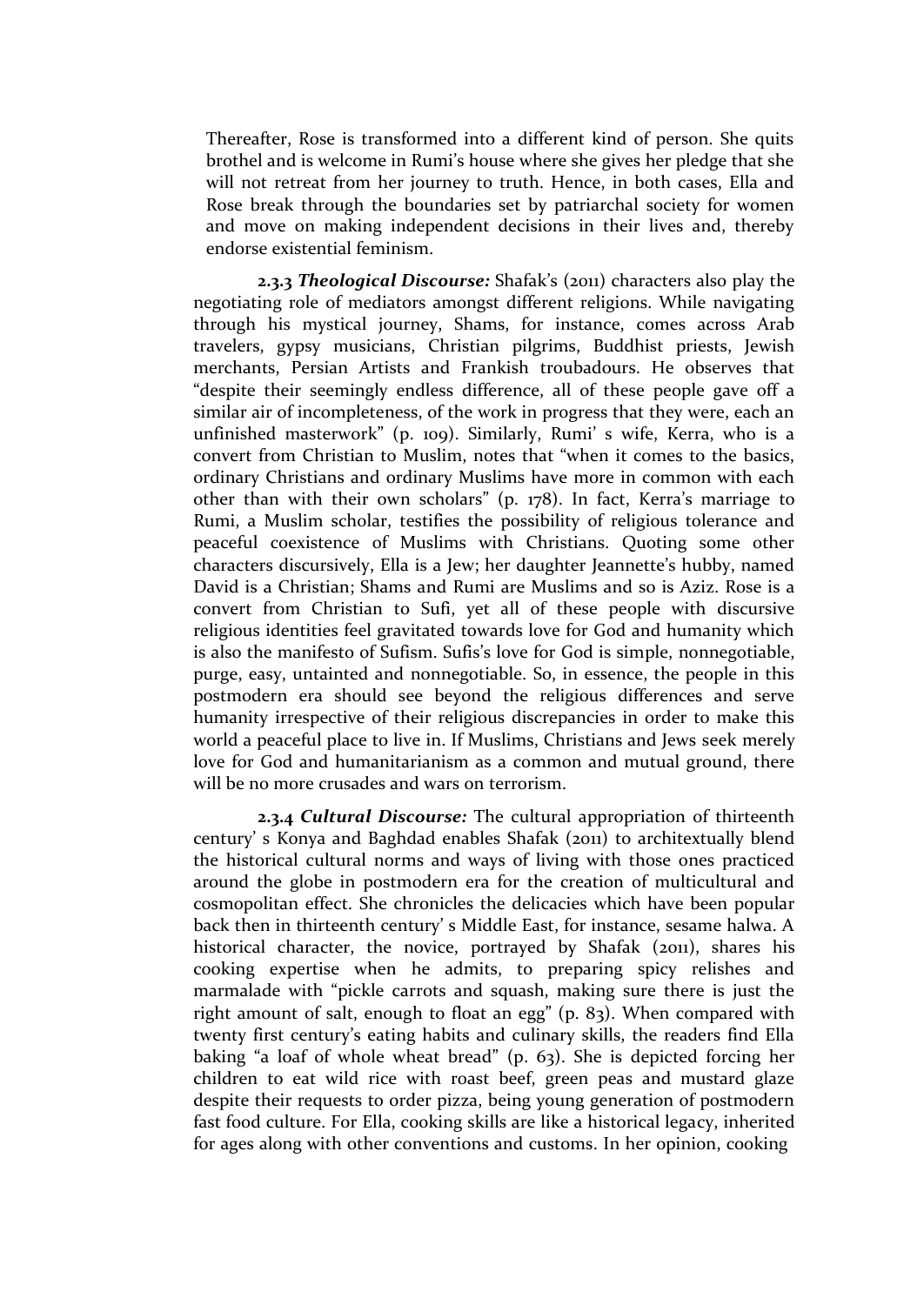is "about learning the basics, following the instructions, and being respectful of the wisdom of ages" (p. 62). To hone her culinary skills, she joins a 'Fusion cooking center' where the cuisines of various countries are merged together and historical recipes with new minted ingredients and spices are freshened up.

The historical custom of beautification which has always been in vogue among women for centuries is also highlighted by Shafak (2011). The cultural conventions and customs of Guatemala are also imported by Shafak (2011) in her novel. She makes a mention of "the Tree for the Brokenheart" which is a sort of wish tree laden with numerous colorful fabrics with a variety of patterns. In addition, bringing in some historical traces of Sufi culture, Shafak illuminates the spiritual dance known as "sema" performed by dervishes on the rhythm of musical instruments like ney and rebab.

**2.3.5** *Language Mixing:* Instead of taking a recourse to the domestication of Persian and Arabic languages, Shafak (2011) foreignizes them for English readers by borrowing typical words. In that way, she architextualizes the foreign languages with English one and, eventually, creates an intertextual medium of communication which consists in myriad modes of enunciation. While importing foreign words, she does explain the meanings of a few words simultaneously, for instance, name of God, like, "al-Jabber—the one in whose dominion nothing happens except that which He has willed" (p. 71). Yet even other names are incorporated as such and unexplained in order to keep their beauty and comprehensive nature intact, for example, "al-Jamal, al-Kayyum, al-Rahman, al-Rahim" (p. 181). The rest of foreignized expressions are enlisted and interpreted at the end of the novel in glossary. For instance, "baqa, permanency that comes after annihilation, a higher state of life with God" (p. 353) and "Insane-i-Kamil, the perfect human being according to Sufism" (p. 353).

**3. Metatextuality:** Shams' act of storytelling about Moses and shepherd and then commenting upon that story by reaching certain conclusion, that is, not to judge people by their ways of connecting to God, without any particular reference to the source text is located as an instance of metatextuality. The whole tale of which the reader is not certain whether it is drawn from Islamic sources or historical scriptures of Torah is commented as people having their own ways to pray and communicate to God. The given metatextual example also suggests that the novel is a critical commentary upon the ideology of Islam as a peaceful religion giving liberty of righteous thoughts on actions as per the consent of God.

Another parable about Holy Prophet Muhammad's son in law and companion, Ali, probably drawn from Islamic sources, is incorporated in the novel but without considering it necessary to bother with citation. The story is meant for preaching tolerance, however, Baybars, as per his criminal mentality draws a very superficial moral of allowing the infidels to spit in others' faces. One more italicized but non- referenced story about two men carrying a woman across the river is metatextually reviewed in the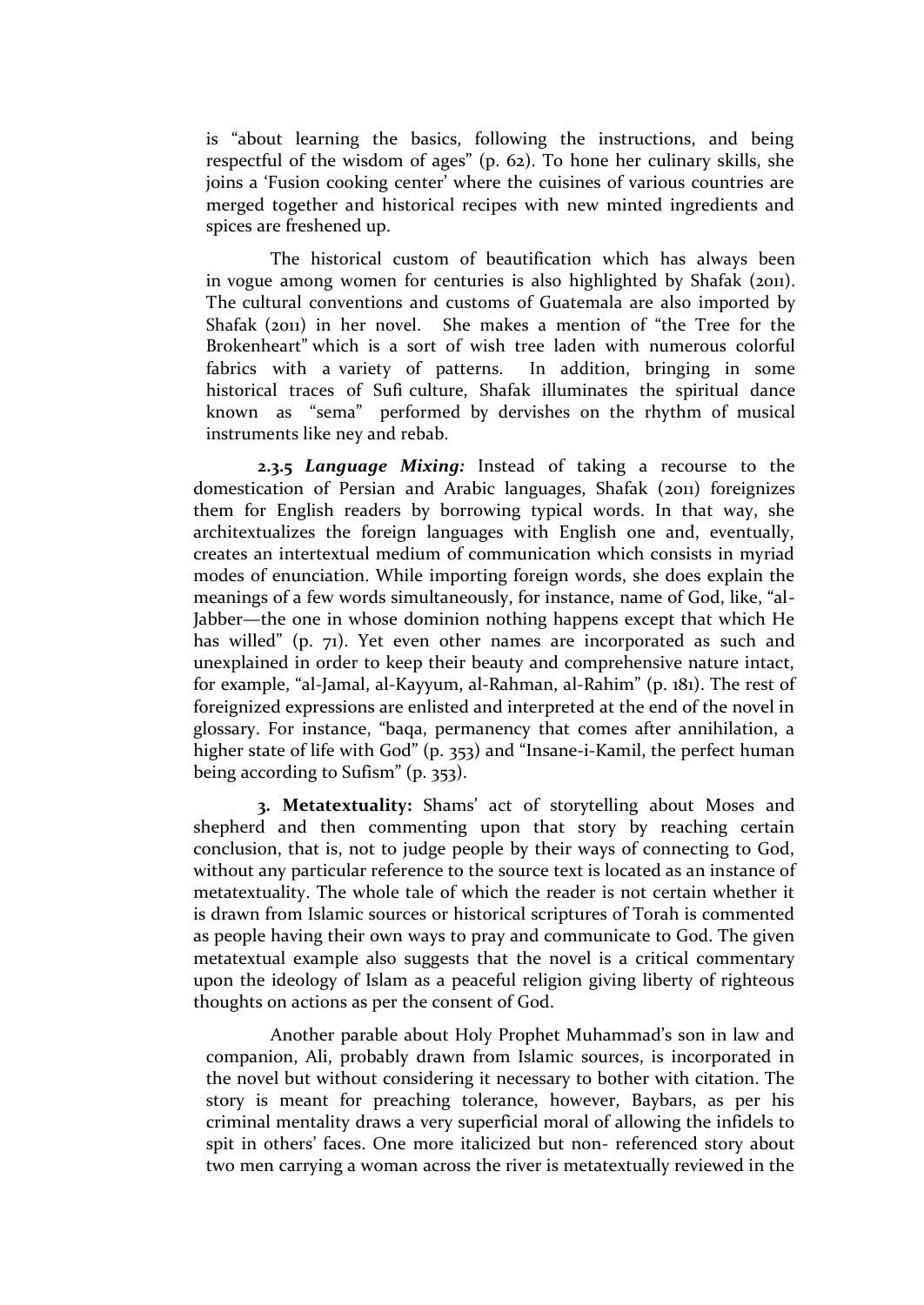novel. To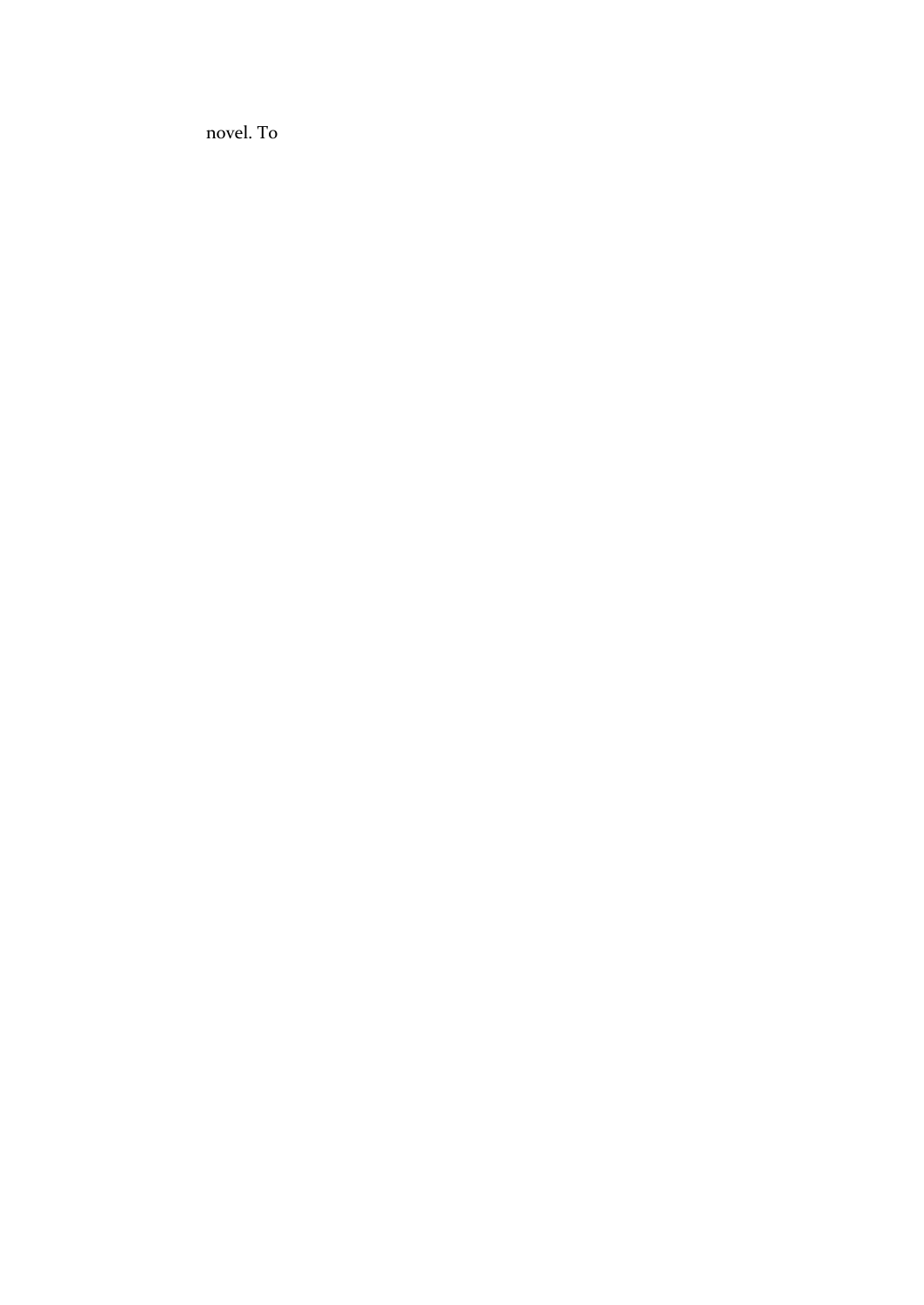this silently referred story, the commentary is that people get crushed under the weight of their own biases and fears.

**4. Paratextuality:** Paratextuality has been discussed on two levels, the peritext and the epitext.

**4.1** *Peritext***:** The peritextual aspect of the novel, most important of all, includes the context and the implicit purpose behind writing this mystic novel too. *The Forty Rules of Love* has, indeed, been written in the context of 9/11 attacks on twin towers in the United States of America supposedly orchestrated by some so called Muslims. When Shafak (2011) wonders suspects that it might be Genghis khan himself who conspired into getting his diplomats killed and then put the blame on Muslims so as to wage an interminable war against them, she tacitly and intertextually contextualizes the probability that it might be the American authorities and the then president George Bush himself who had those twin towers destroyed, so they could wage 'crusade' against Muslim states. By doubting Jenghiz Khan's intentions back in thirteenth century, she, probably, suspects Bush's credibility in twenty-first century. The intertextual linkage between both the centuries is corroborated by Shafak's arguing that "in many ways twenty-first century is not that different from the thirteenth century. Both will be recorded in history as times of unprecedented religious clashes, cultural misunderstandings, and a general sense of insecurity and fear of the other"  $(p. 15)$ .

**4.2.** *Epitext:* Moving to the epitext, the review of the novel, *The Forty Rules of Love* by an international newspaper "Independent" reveals that Shafak's wrinting style poses a challenge to that of Paulo Coelho (1999). This reviewing statement as an example of epitext encourages the readers to draw a comparison between Shafak and Coelho and infer the meaning that *The Forty Rules of Love* has been written in the traditional manner of *The Alchemist* with spirituality serving as an undercurrent in both of the novels. However, owing to the highly intertextual form of *The Forty Rules of Love*, it can be rated above "The Alchemist". Another epitextual feature, that is, an interview with Shafak by Uddin (2010) explains that *The Forty Rules of Love* is a multi-voiced novel in which reality is indefinite and non-monolithic and that no character can be ascribed as ultimately good or bad. In other words, historiographic voices of Shams, Rumi and other historic characters interact with and neutralize the effect of metafictional voices of Ella, Aziz and other postmodern characters in such an intertextual way that no voice or an idea can be favored as superior or inferior to the other.

*5.* **Hypertextuality:** Hypertextuality calls for breaking the text of the novel into two types of texts, hypertext and hypotext. Hypertext is the metafiction revolving around the postmodern narrative mainly about Ella and Aziz. Mostly based on the email correspondence between Ella and Aziz, the hypertext allows for the critical analysis of their life bound experiences, incidents and emotions. Whereas hypotext is the historic fiction derived from *The Autobiography of Shams-i-Tabrizi* (2004) and the *Mathnavi of*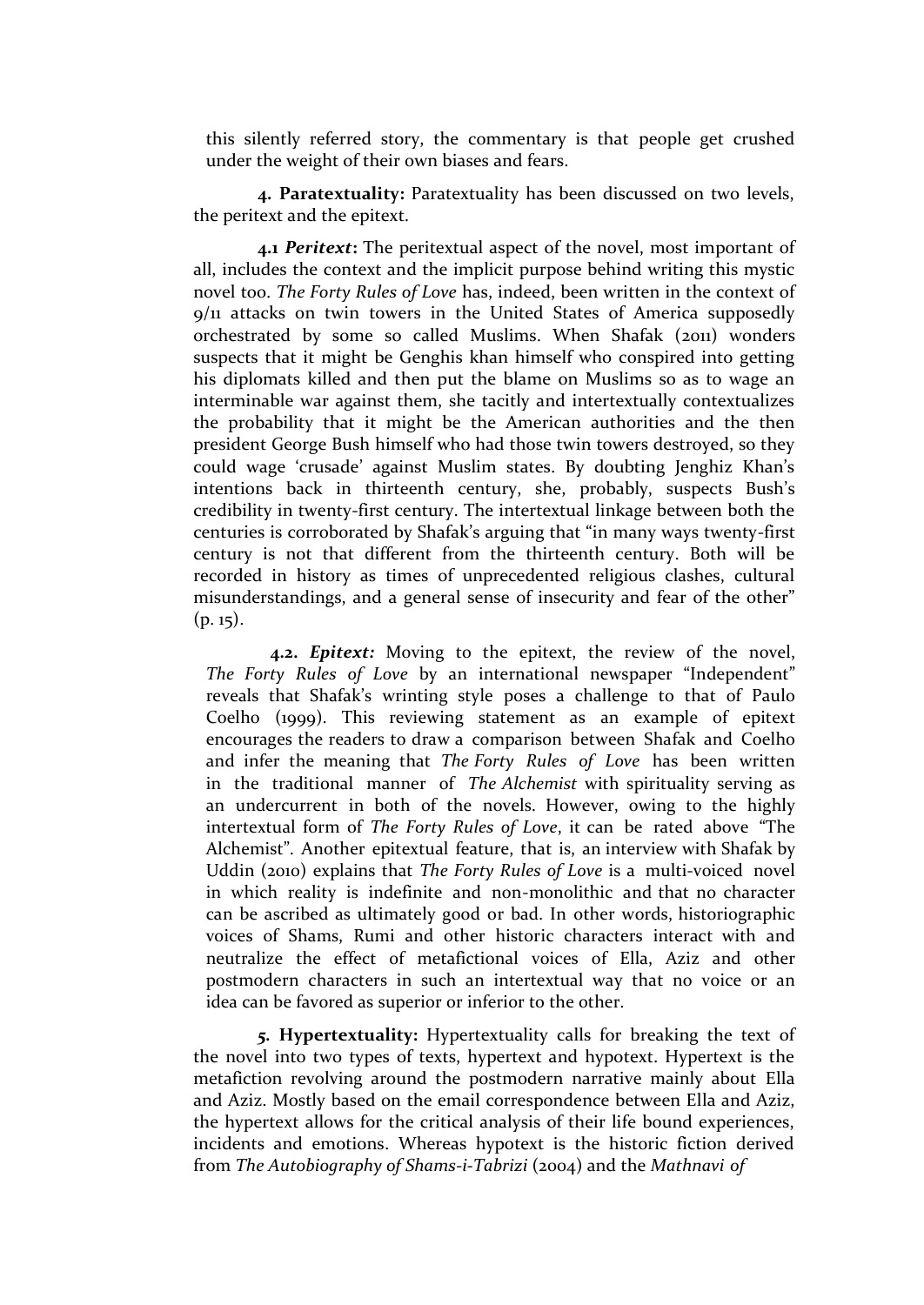*Mawlana Jalal Uddin Rumi* (1940). Also known as source or intertext, hypotext provides a basis for the construction of metafictional hypertext of *The Forty Rules of Love*. This fact is evident, for instance, by remarkable resemblance between fictional character, Aziz, and historic character, Shams. Both of them are also portrayed as Sufis. At the sight of Aziz' picture in which his emerald eyes exude energy and passion, Ella is struck with the idea that Aziz bears a striking semblance with Shams of Tabriz depicted in the historic novel and she begins to suspect that both might be connected in a spiritual way. Thus, based on many historical characters, events and incidents, hypotext occupies the major textual space in the form of a historic novel within the novel. Other than the mystic characters of Rumi and his spiritual master Shams, the novel chronicles Rumi' s adopted daughter Kimya, his wife Kerra, his sons Alladin and Sultan Walad and the master as well.

### Conclusion

To conclude, ranging from the depiction of horror of global war on terror haunting Islamic countries in postmodern era to the savagery of Mongols and Crusaders back in thirteenth century, Muslims are portrayed as suffering somehow. They are maligned as terrorists and discriminated because of religious discrepancies. However, dedicated to dispel the terror of Islam, Shafak (2011) appropriates the moderate version of Islam in terms of Sufism, generally for global and, particularly for the American readers who have been breathing in the atmosphere of paranoia, media disinformation and prejudice against Muslims since 9/11. In this scenario of uncertainty, distrust and grudges against the Islamic world, she deems it fit to disseminate Rumi's message of love, peace, balance and patience for mitigating Islamophobia. Considering that such critical time does necessitate the true religious and cultural representation of Muslims in the post 9/11 world, she revives the brighter and spiritual side of Muslims and Islam in terms of the discourse of Rumi and proclaims peace, coexistence, harmony and universal love for the whole world via *The Forty Rules of Love*.

Nevertheless, as an amalgam of multiple voices and discourses, *The Forty Rules of Love,* is a critical commentary upon the ideology of Islam as a peaceful religion, promoting religious tolerance and giving liberty of righteous thoughts and actions as per the consent of God. It is considered a humble endeavor on part of the writer to promote the humanitarian and peaceful approach of Islam and, also, an underlying critique of the extremists and fanatics who manipulate Islamic teachings and exacerbate violence. Evidently, the current age is an age that harbors two contradictory ambitions. On the one hand, Rumi's poetry and mystic philosophy as a softer image of Islam is endearing to people and, on the other hand, Islam is misrepresented due to myopic views and ignorance. The two opinions about Islamic religion go hand in hand in the postmodern world. Therefore, *The Forty Rules of Love* is written against this kind of controversy over Islam which is nothing more than a religion of love and best uses the blend of myriad of discourses from past and present to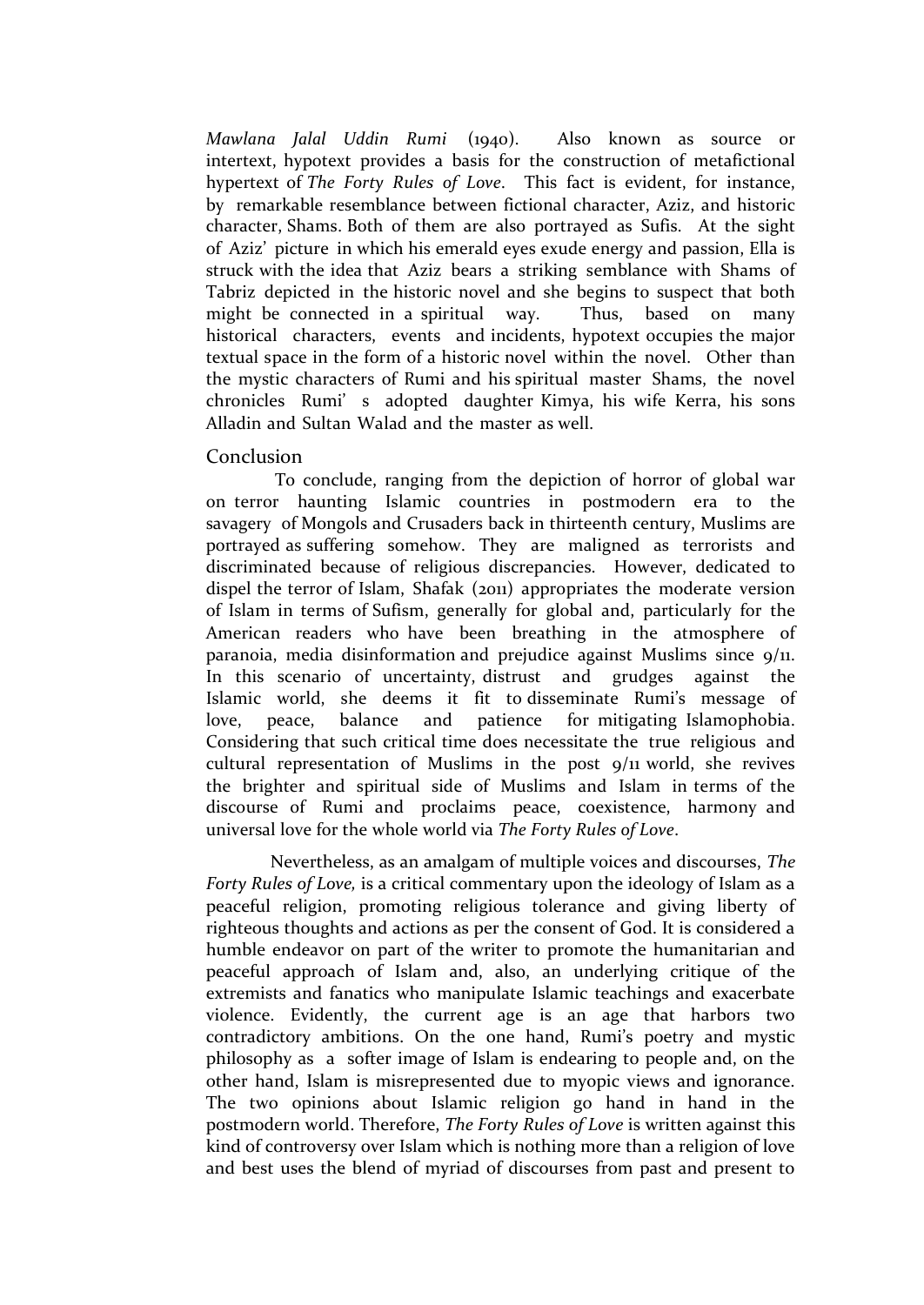uphold its message.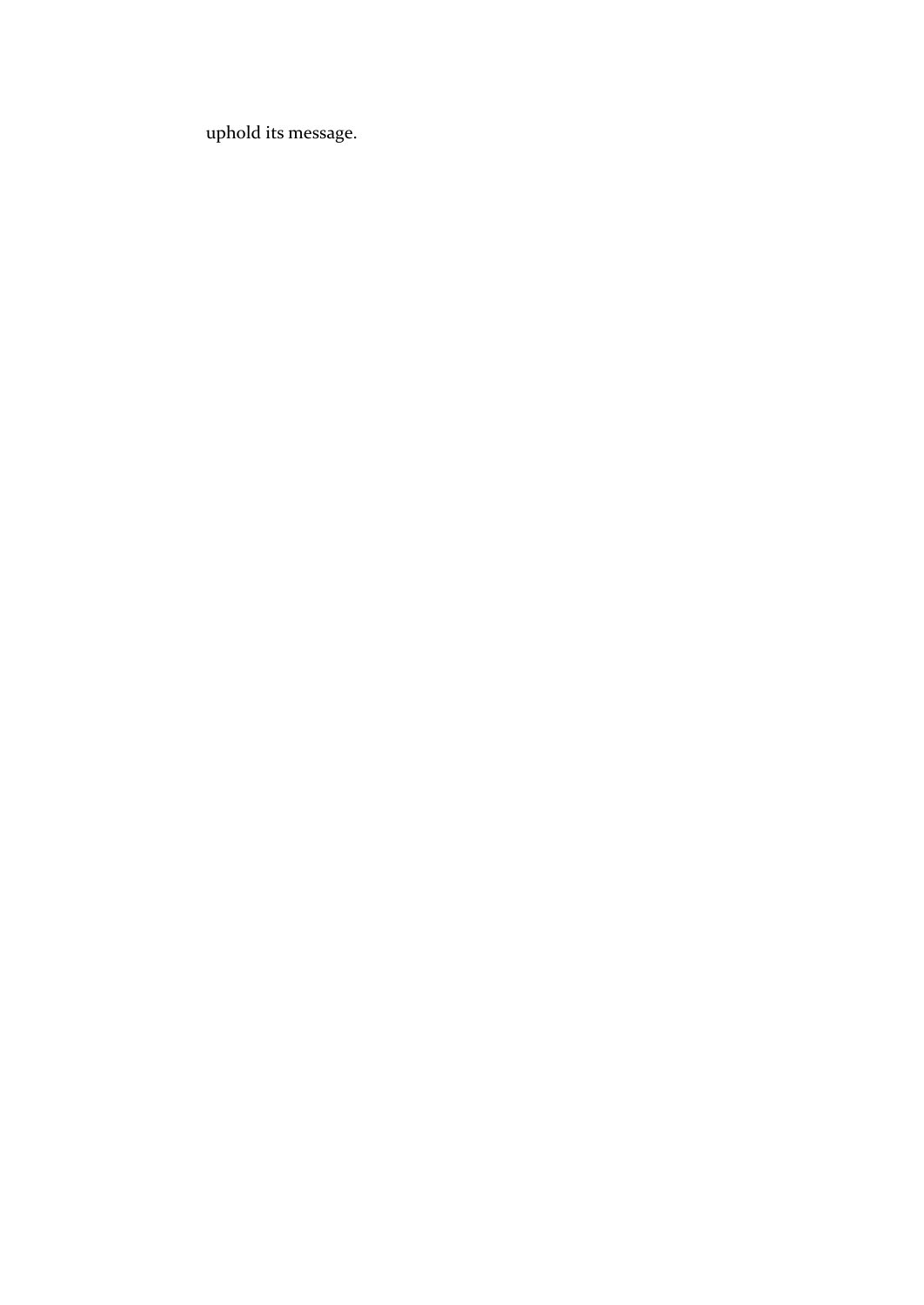References

- Allen, G. (2006). *Intertextuality*. London: Routledge.
	- Anjum, F., & Ramazan, M. (2014). The Sufi phenomenon: The case of Elif Shafak's *the forty rules of love*. *Global Journal of Human-Social Science Research*, *14*(7).
- Bakhtin, M. (1984). *Problems of Dostoevsky's poetics*. (C. Emerson. Trans.). University of Minnesota Press.
- Barthes, R. (1975). *The pleasure of the text*. (R. Miller. Trans.). New York: Hill and Wang.
- Barthes, R. (1977). *Image-music-text*. (S. Heath. Trans.). London: Fontana.
- Bazerman, C., & Prior, P. (Eds.). (2003). *What writing does and how it does it: An introduction to analyzing texts and textual practices.* London: Rutledge.
- Baudrillard, J. (1994). *The illusion of the end*. (Chris. T. Trans.). Cambridge: Polity Press.
- Bauman, Z. (1995). *Life in fragments: Essays on postmodern morality*. Oxford: Blackwell.
- Bertens, H. (2002). *Literary theory: The basics.* London: Rutledge.
- Coelho, P. (1999). *The alchemist*. (A. Clarke. Trans.). London: Harper Collins.
- Connor, S. (1997). *Postmodernist culture: An introduction to theories of the contemporary* (2<sup>nd</sup> ed.). Oxford: Blackwell.
- Crotty, M. (2006). *The Foundations of social research: Meaning and perspective in the research process.* United Kingdom: Cromwell Press Limited.
- Eco, U. (1983). *The name of the rose (Postscript)*. (William. W. Trans.). New York: Harcourt Brace Jovanovich.
- Eagleton, T. (1996). *The illusions of postmodernism*. Oxford: Blackwell.
- El-Zein, A. (2000). Spiritual consumption in the United States: The Rumi phenomenon. *Islam and Christian-Muslim Relations*, *11*(1).
- Fairclough, N. (2003). *Analyzing discourse: Textual analysis for social research.* London: Routledge.
	- Furlanetto, E. (2013). The 'Rumi phenomenon' between orientalism and cosmopolitanism: The case of Elif Shafak's *the forty rules of love*. *European Journal of English Studies*, *17*(2).
- Genette, G. (1992). *The architext: An introduction*. (J. E. Lewin, Trans.). California: University of California Press.
- Genette, G. (1997). *Paratexts: Thresholds of interpretation*. (J. E. Lewin, Trans.). Cambridge: Cambridge University Press.
- Haberer, A. (2007). *Intertextuality in theory and practice*. University of Lyon Press.
- Halliday, M. A. K. (2002). *On texts and discourse, (Vol. 2).* New York: Continuum.
- Harvey, D. (1990). *The condition of postmodernity*. Oxford: Blackwell.
- Hassan, I. (1993). *'Toward a concept of postmodernism' in postmodernism: A reader.* T. Docherty (Ed.). London: Harvester Wheatsheaf.
- Holub, R. (2005). *Antonio Gramsci: Beyond marxism and postmodernism.* London: Rutledge.